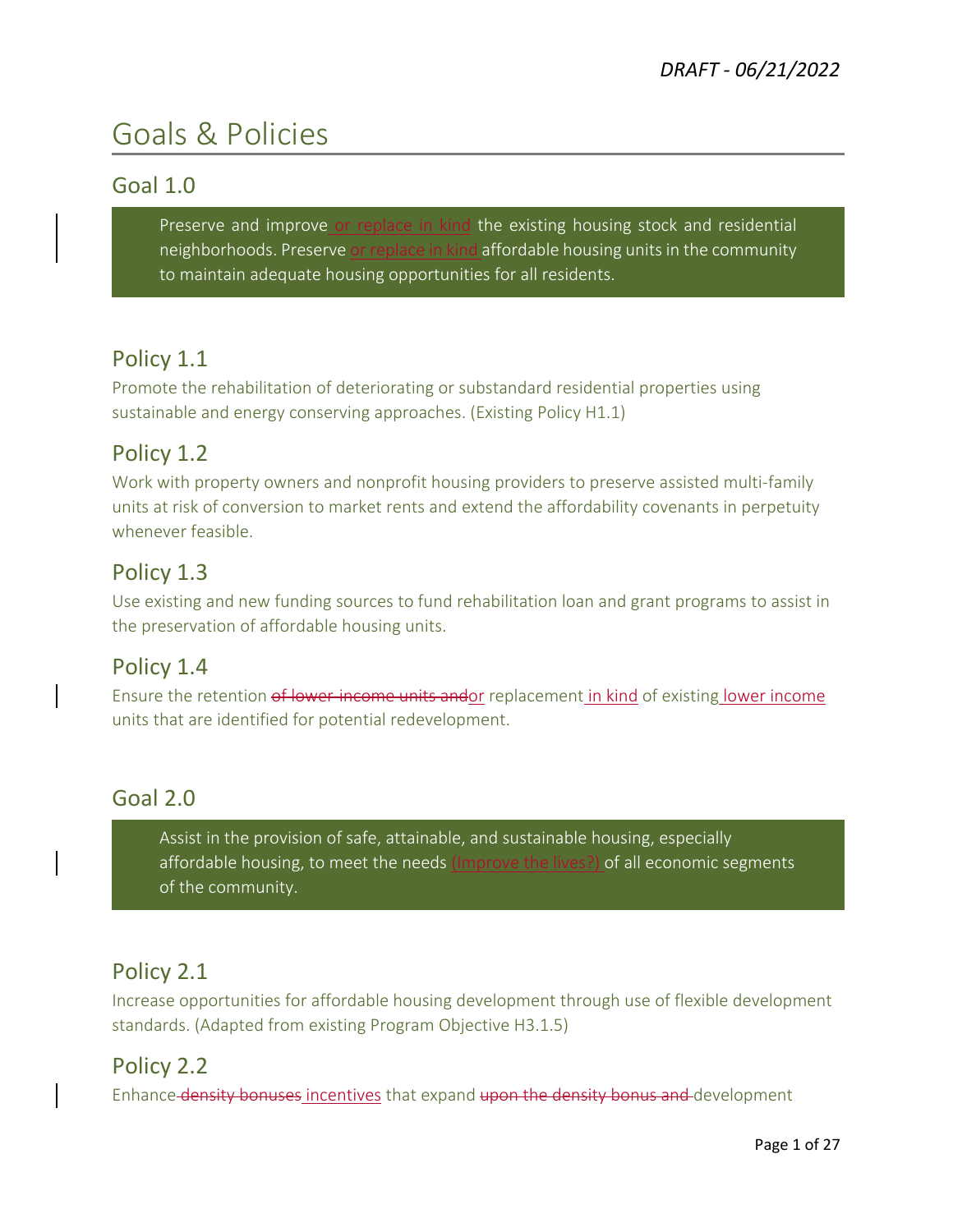standard concessions and other incentives inducements offered as tools to facilitate the development of more affordable housing, with a mix of affordability levels within mixed-income housing.

#### Policy 2.3

Achieve a **balance-diversity** of rental and homeownership opportunities, including apartments, townhomes, condominiums, single-family houses, and accessory dwelling units, micro-units and alternative housing options to accommodate the housing needs of all socioeconomic segments of the community, including large families.

#### Policy 2.4

Encourage property developers and owners to adopt healthy housing programs that protect residents' quality of life. PENDING: [Healthy Homes / Green Buildings]

#### Goal 3.0

Support holistic and strategic housing development with a variety of housing types, prices, tenures, densities, and locations, to address the diverse needs of all current and future residents.

#### Policy 3.1

Support the redevelopment of suitable lands for mixed uses containing housing to encourage compact, infill development. Optimize the use of existing urban services, and support transit use. (Existing Policy H2.2)

#### Policy 3.2

Rezone sites citywide to provide adequate sites, zoned at the appropriate densities and development standards to facilitate both affordable and market rate housing production.

#### Policy 3.3

Prioritize the acquisition of new-housing sites near public transit and services, the acquisition and rehabilitation of existing housing, and the provision for housing-related services for affordable housing. (Adapted from Existing Program H3.4.1)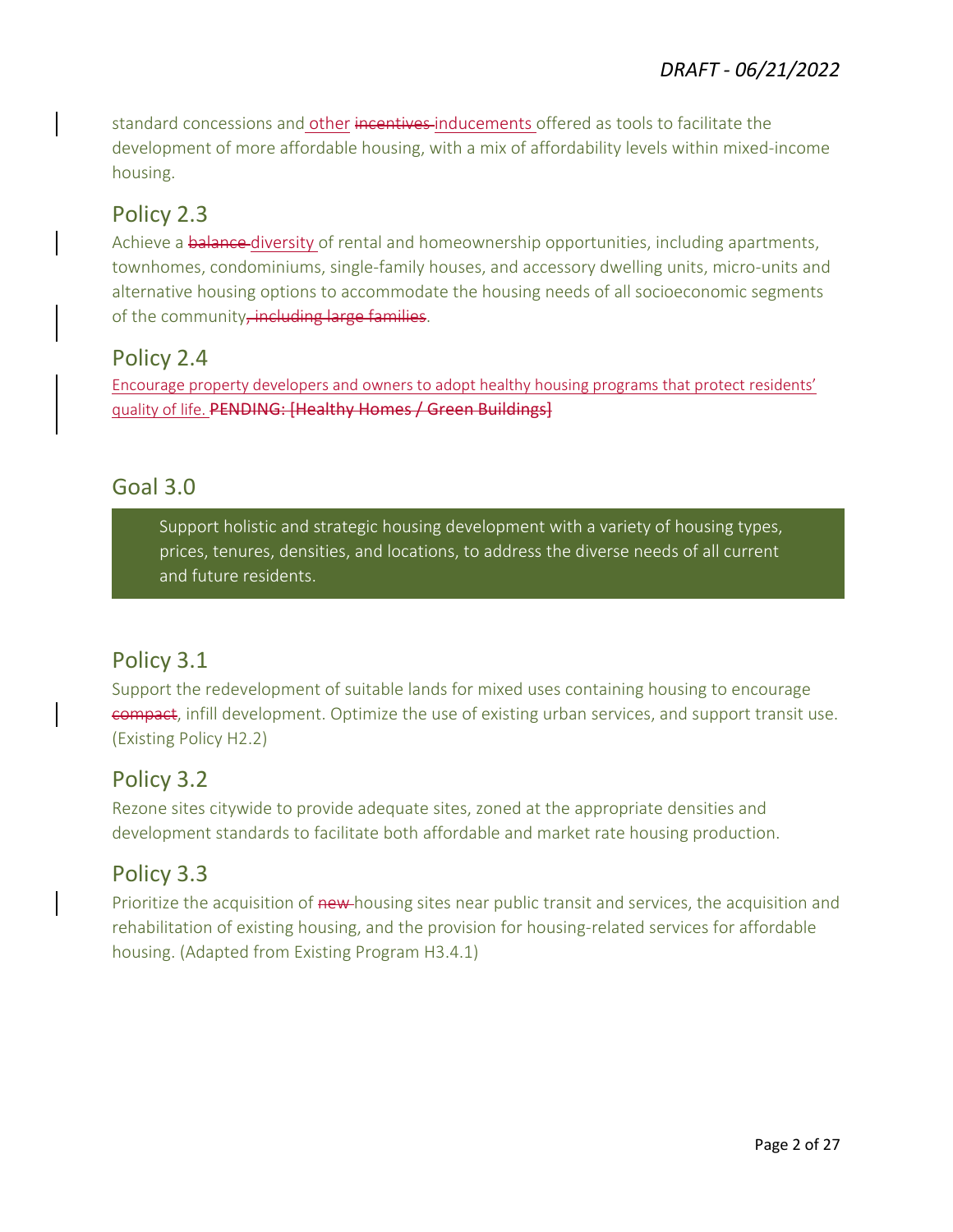#### Goal 4.0

Provide for a government environment that facilitates housing development.

#### Policy 4.1

Exempt permanently affordable housing units from any infrastructure impact fees adopted by the City. (Existing Program H3.3.2)

#### Policy 4.2

Provide for streamlined, timely and coordinated processing of development projects and associated environmental clearances to minimize project-holding costs.

#### Policy 4.3

Allow reduced development standards for accessory dwelling units.

#### Policy 4.4

Support Encourage new high-quality rental and ownership housing through the implementation of development standards, objective design standards, and architectural and green building standards that encourages new high-quality rental and ownership housing. *in alignment with the* Comprehensive Plan.

#### Policy 4.5

Heighten community awareness and to receive community input regarding the social, economic and environmental values of maintaining economic diversity in the City by providing affordable and mixed income higher density housing along transit corridors and at other appropriate locations.

#### Goal 5.0

Establish a variety of housing types and services to accommodate the diversity of persons and households with special needs.

#### Policy 5.1

Support the development and preservation of group homes and supported living facilities for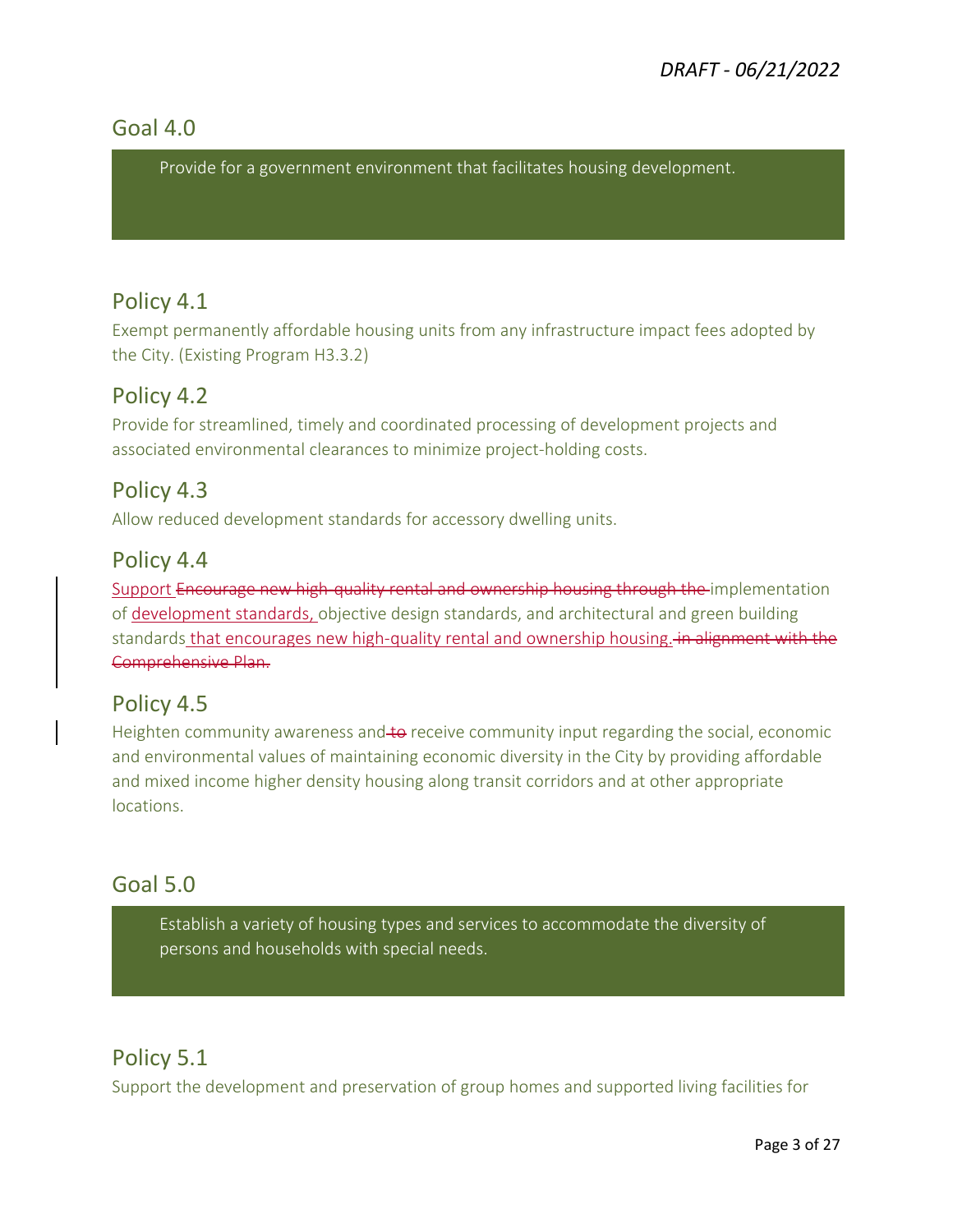persons with special housing needs by assisting local agencies and nonprofit organizations in the construction or rehabilitation of new facilities for this population. (Existing Program H3.3.4)

#### Policy 5.2

Provide housing that addresses the needs of persons with disabilities (including persons with developmental disabilities), the mentally ill, persons with substance problems, persons with HIV/AIDS, veterans and other groups needing transitional and supportive housing.

#### Policy 5.3

Support the provision of emergency shelter, transitional housing, and ancillary services to address homelessness. (Existing Policy H3.5)

#### Policy 5.4

Support housing that incorporates facilities and services to meet the health care, transit, and social service needs of households with special needs, including seniors and persons with disabilities. (Existing Policy H4.2)

#### Policy 5.5

Encourage universal design of housing products and environments, making them usable by a wide range of persons with different physical and mental abilities.

#### Policy 5.6

Coordinate with regional agencies providing services to the homeless, for needs assessment and resource allocation.

#### Goal 6.0

Promote equal opportunity in all City housing types (ownership and rental, market rate and affordable) for all residents to have safe and accessible housing.

#### Policy 6.1

Support programs and agencies that seek to eliminate housing discrimination. (Existing Policy H4.1)

#### Policy 6.2

Conduct fair housing outreach and education for residents, property owners, and housing providers to ensure each understands their rights and responsibilities.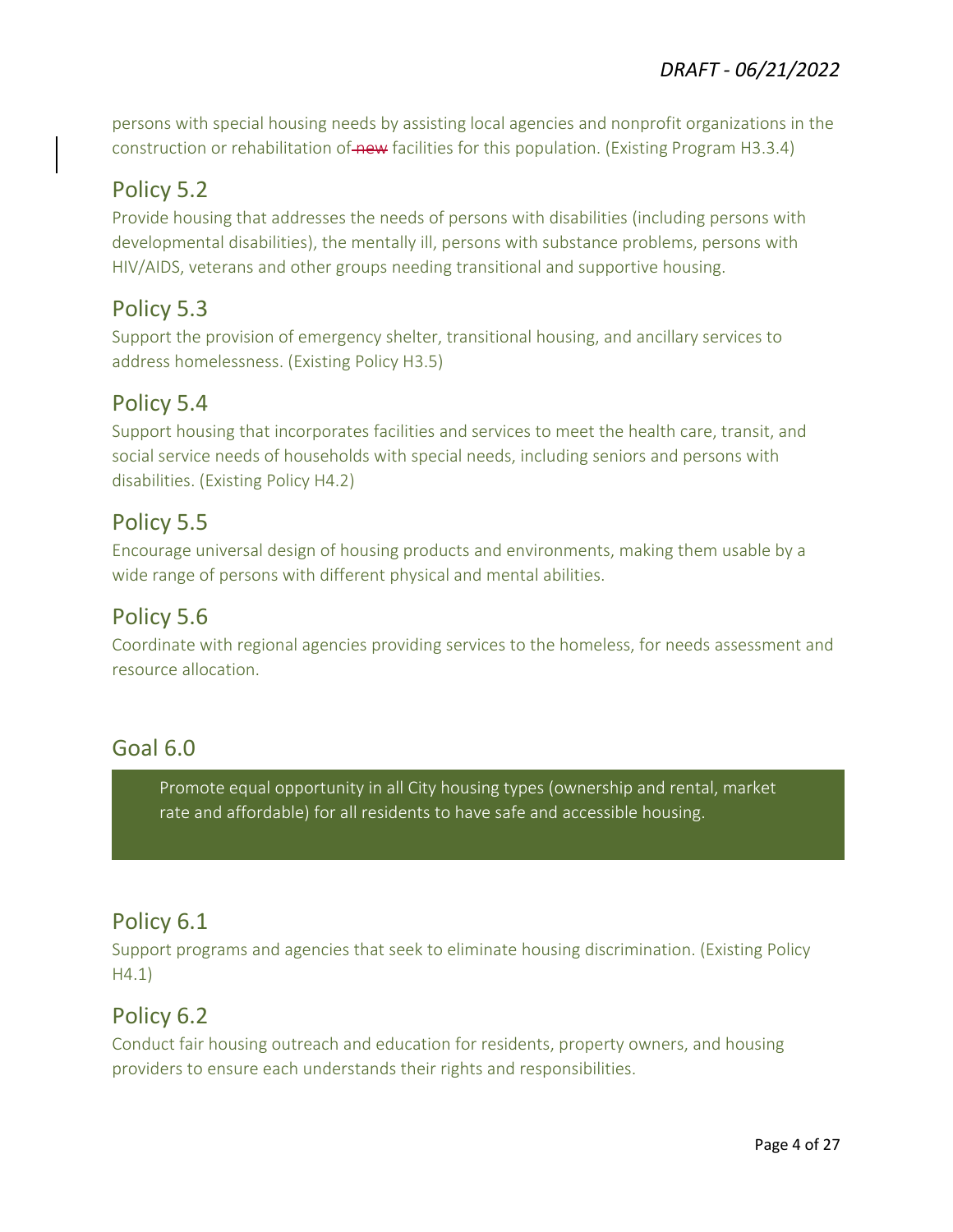#### Policy 6.3

Identify mechanisms to increase production and access to housing.

#### Policy 6.4

Enforce notification and relocation assistance requirements for low income households displaced due to demolition, condominium conversion, and persons displaced due to code enforcement activities of illegally converted or substandard residential dwellings.

#### Policy 6.5

Support and provide ways to empower community members to participate in community development.

# Programs & Implementing Objectives

Programs that identify adequate sites, with appropriate zoning and development standards to accommodate Palo Alto's RHNA allocation for each income level:

#### Program 1.1: Adequate Sites Program

Through zoning and comprehensive plan designations, the City maintains a residential site inventory that is adequate to accommodate the City's share of regional housing needs. The City's Regional Housing Needs Assessment (RHNA) is 6,086 units (1,556 units for very-low income, 896 units for low income, 1,013 units for moderate income, and 2,621 units for above moderate income).

| Time Frame:                | PENDING                                                                     |
|----------------------------|-----------------------------------------------------------------------------|
| Responsible Agency:        | Planning and Development Services                                           |
| Funding Sources(s):        | General Fund                                                                |
| Target Housing Population: | All income levels                                                           |
| Implementing Objective:    | A. Where necessary, rezone property identified as meeting the City's lower- |
|                            | income housing RHNA requirement to achieve at least 30 units per acre and   |
|                            | allow at least 16 units per site.                                           |

HCD Requirement The Manusta State Legislative Requirement The Local Policy Initiative

Associated Goals and Policies Goals: 3, 4 Policies: 3.1, 3.2, 3.3, 4.2, 4.4

#### Program 1.2: Site Inventory Monitoring Program

In 2017, Senate Bill 166 (SB 166), otherwise known as "no net loss", was passed to ensure that cities and counties "identify and make available" additional adequate sites if a housing project is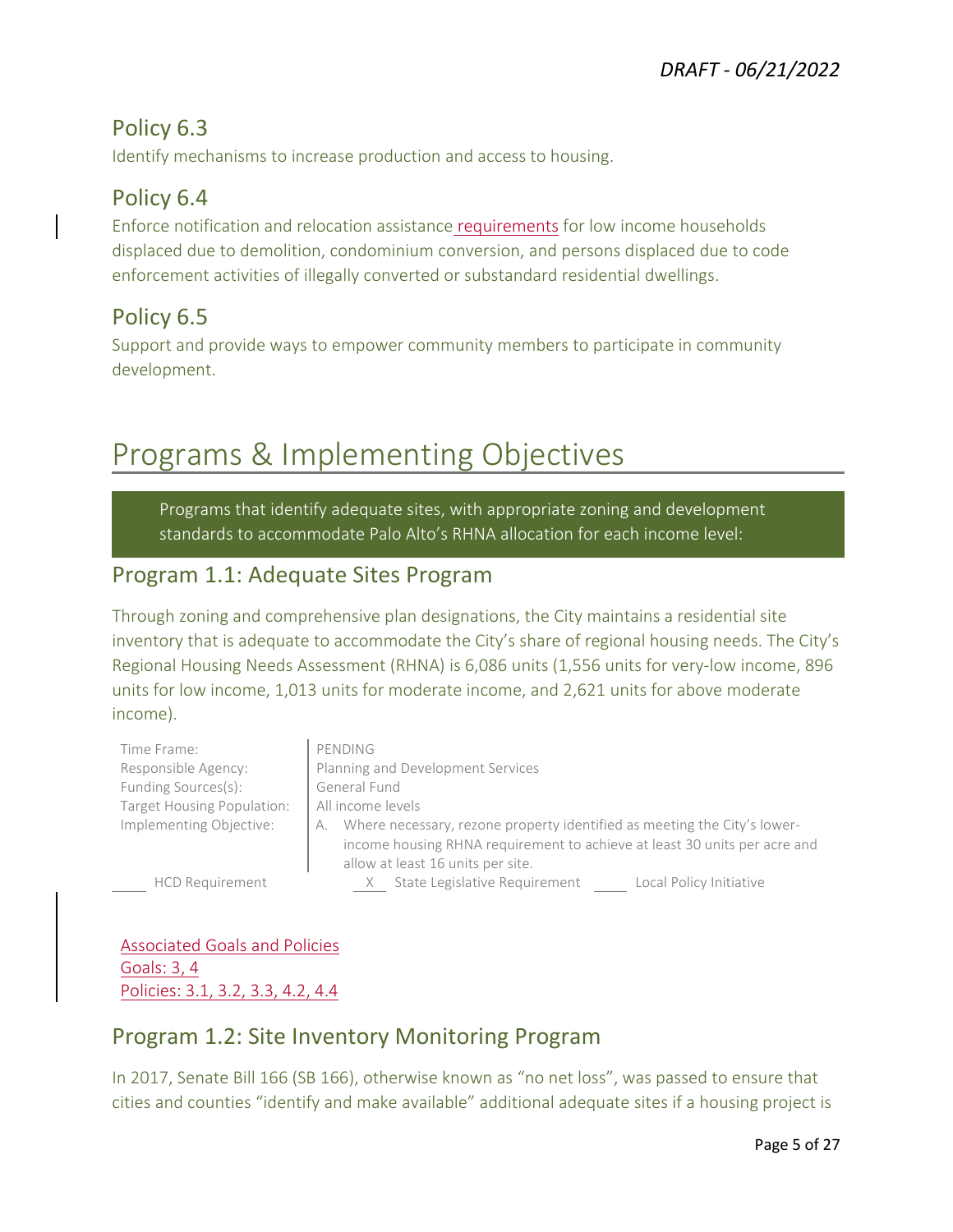#### *DRAFT - 06/21/2022*

approved at a lower density or with fewer units by income category than what is identified in the Housing Element. In conjunction with the Adequate Sites Program above, the City will further implement a monitoring program that evaluates the current capacity of housing sites for all income levels throughout the duration of the planning period. The City commits to tracking its available housing sites database to ensure thate it remains in compliance with State law and provides sufficient housing sites at all income levels during the Sixth Cycle.

| Time Frame:<br>Responsible Agency:<br>Funding Sources(s): | Various (See Implementing Objectives)<br>Planning and Development Services<br>General Fund                                                                                                                                            |
|-----------------------------------------------------------|---------------------------------------------------------------------------------------------------------------------------------------------------------------------------------------------------------------------------------------|
| Target Housing Population:                                | All Income Levels                                                                                                                                                                                                                     |
| Implementing Objectives:                                  | Develop a procedure to monitor the development of vacant and nonvacant<br>А.<br>sites in the sites inventory and ensure that adequate sites are available to<br>meet the remaining RHNA by income category. (Complete by December 31, |
|                                                           | 2023)                                                                                                                                                                                                                                 |
|                                                           | On an annual and ongoing basis, review the sites inventory and amend sites as<br>В.<br>necessary to accurately address the City's RHNA goals. (Ongoing and at least<br>once annually)                                                 |
|                                                           | Should an approval of development result in a shortfall of sites to<br>C.                                                                                                                                                             |
|                                                           | accommodate the City's remaining RHNA requirements (for lower-, moderate-<br>or above moderate-income households), the City will identify and, if                                                                                     |
|                                                           | necessary, rezone sufficient sites to accommodate the shortfall and ensure                                                                                                                                                            |
|                                                           | "no net loss" in capacity to accommodate the RHNA. (Within 180 days of an                                                                                                                                                             |
|                                                           | identified shortfall below RHNA target)                                                                                                                                                                                               |
| <b>HCD Requirement</b>                                    | State Legislative Requirement<br>Local Policy Initiative                                                                                                                                                                              |

#### Associated Goals and Policies Goals: 3 Policies: 3.2

#### Program 1.3: Sites Used in Previous Housing Cycle

The Housing Element may count nonvacant sites included in one previous housing element inventory and vacant sites included in two previous housing elements providing the sites are subject to a program that allows affordable housing by right. The City will amend its code to address these requirements.

Some sites within this Housing Element were used in previous cycles and this program is included to address the by right approval requirement. Per Government Code Section 65583, the by right provision is limited to carryover sites used to meet lower-income RHNA where development includes at least 20% affordable units for lower income households.

Time Frame: PENDING Funding Sources(s): **General Fund** Target Housing Population: PENDING

Responsible Agency: **Planning and Development Services**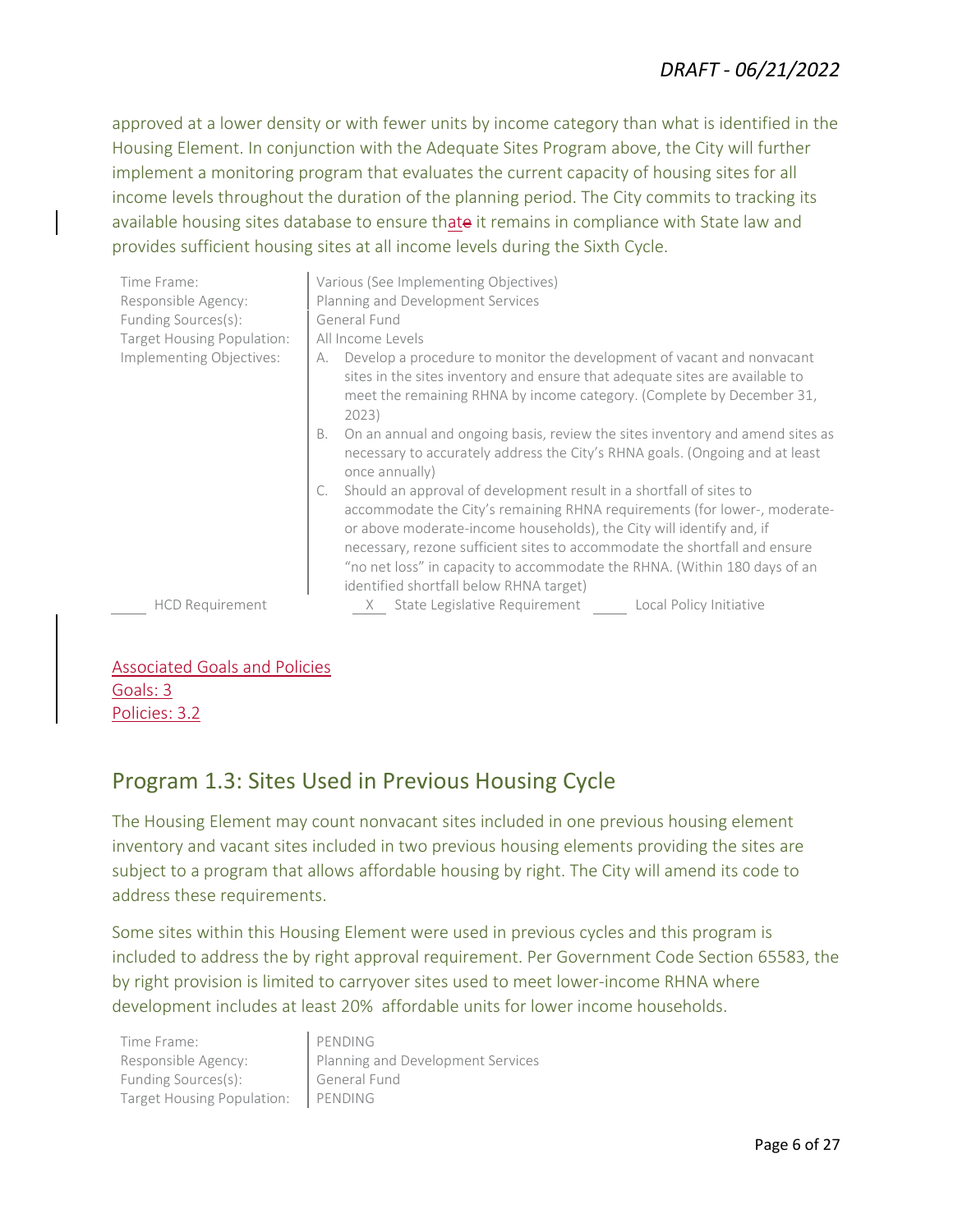Implementing Objective: A. Revise the municipal code to include the by right approval requirement of projects that propose 20% lower-income units on the \_\_\_ carry over sites included it the housing sites inventory. HCD Requirement X State Legislative Requirement Local Policy Initiative

Associated Goals and Policies Goals: 4 Policies: 4.2

#### Program 1.4: City-Owned Land Lots

The City owns a several surface parking lots that can be redeveloped to replace and add parking while creating new housing opportunities, including transitional housing. This program seeks to identify suitable sites for redevelopment and to pursue partnerships for redevelopment.

| Time Frame:<br>Responsible Agency:<br>Funding Sources(s): | PENDING<br>Planning and Development Services<br>General Fund                                                                                                                                                                                                                                                                               |
|-----------------------------------------------------------|--------------------------------------------------------------------------------------------------------------------------------------------------------------------------------------------------------------------------------------------------------------------------------------------------------------------------------------------|
| Target Housing Population:                                | Very low-, low- and moderate-incomes                                                                                                                                                                                                                                                                                                       |
| Implementing Objectives:                                  | Identify City-owned surface parking lots suitable for redevelopment that<br>А.<br>includes replacement public parking and prioritizes affordable housing units.<br>Prepare a request for proposals to solicit interest in a public/private<br>partnership for redevelopment of two sites in the City's University Avenue<br>Downtown area. |
|                                                           | Review City-owned parcels and identify sites based on availability, size, access<br>В.<br>to services and related metrics that would be appropriate for transitional<br>housing. Once parcel(s) have been identified, pursue partnerships and funding<br>opportunities to build transitional housing.                                      |
| <b>HCD Requirement</b>                                    | State Legislative Requirement X Local Policy Initiative                                                                                                                                                                                                                                                                                    |

Associated Goals and Policies Goals: 2, 3 Policies: 2.3, 3.2

#### Program 1.6: Stanford University Lands

Stanford University owns a significant amount of land in Palo Alto, including the Research Park, Stanford Health Care and Lucile Packard Children's Hospital, the Stanford Shopping Center, 27 University Avenue (Transit Center) and other property. Half of the jobs generated in Palo Alto are located on Stanford University owned land. A number of sites suitable for housing have been identified by Stanford University or long term leaseholders. This program addresses these sites and also sets forth a longer view policy discussion that is intended to ensure additional sites can be identified for the next housing cycle (Seventh Cycle).

Time Frame: PENDING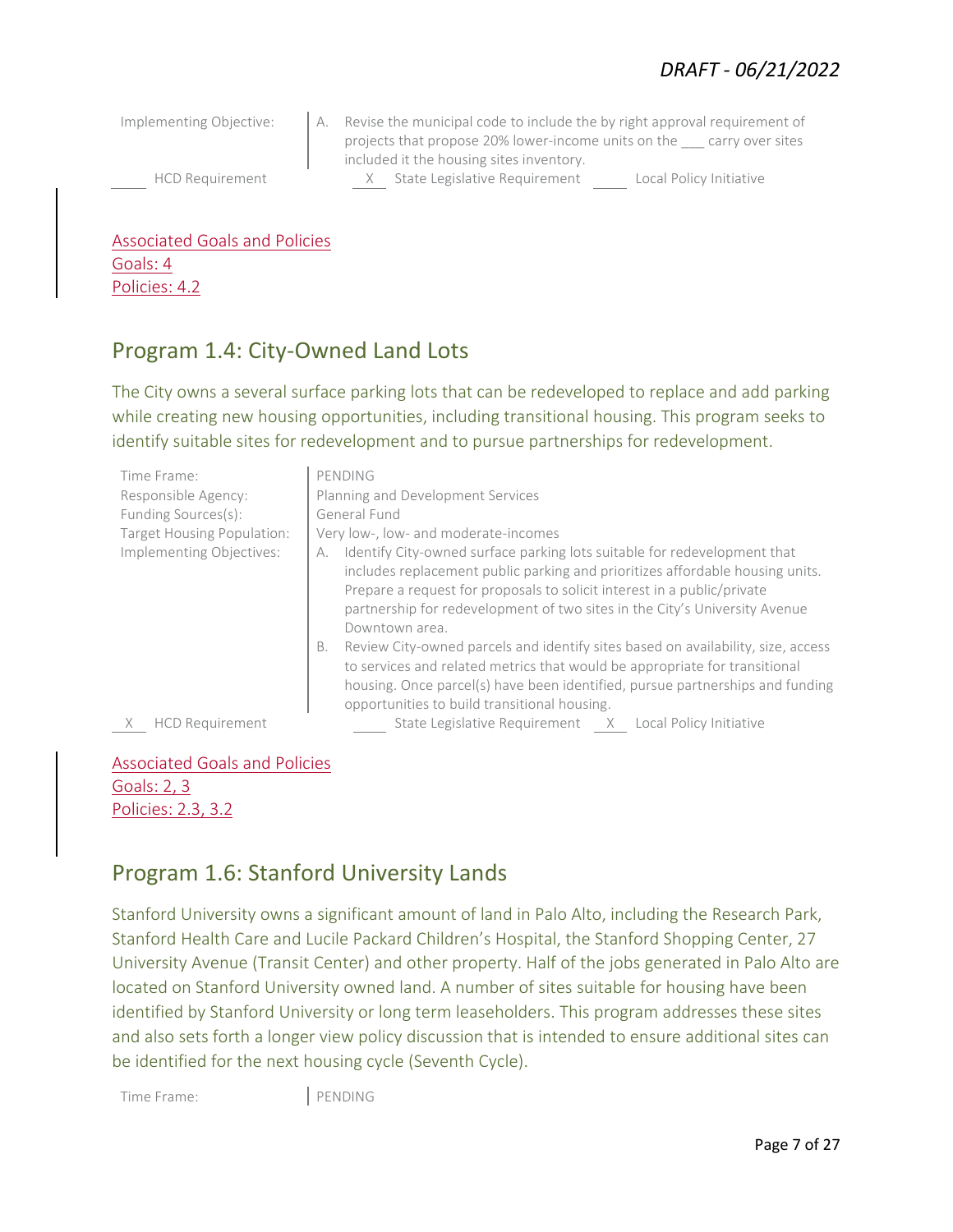#### *DRAFT - 06/21/2022*

Funding Sources(s): General Fund Target Housing Population: | All income levels

- Responsible Agency: Planning and Development Services
	-
- Implementing Objectives: | A. For the housing opportunity site located at the corner of Pasteur Drive and Sand Hill Road and the adjoining property at 1100 Welch Road, as an alternative to the State Density Bonus law, amend zoning regulations to allow approximately 425 units with five residential stories over two levels of above grade parking and up to 85 feet in height; redevelopment of the Welch Road property shall include a plan to protect or mitigate tenant displacement.
	- B. For the property located at 3000 El Camino Real (Palo Alto Square), amend the Planned Community ordinance that applies to the site to allow, in addition to the existing improvements on the property, a housing development up to 30 units per acre (approximately 450 units) with a transitional building height ranging from 50 feet nearest El Camino Real and up to 75 feet in height set back from the street.
	- C. For the housing opportunity site located at 3128 El Camino Real (McDonald's), as an alternative to the State Density Bonus law, amend zoning regulations to allow at least 125 housing units with a transitional building height ranging from 50 nearest El Camino Real and up to 75 feet in height set back from the street; allow a minimum of 315 housing units if combined with an adjacent property.
	- D. For the housing opportunity site located at 3300 El Camino Real, as an alternative to the State Density Bonus law, allow up to 200 housing units, up to a 1.4:1 floor area ratio (FAR) and approximately 65 feet in height with a 20% inclusionary housing requirement consistent with the City's Planned Home Zoning process; commercial office approved or permitted on this property is in addition to the floor area allowed for the future housing project.
	- D.E. Holistically (study?) review the proposed El Camino Real properties and area for contextual height, massing and design.
	- E.F. Encourage affordable housing development at 27 University Avenue (Palo Alto Transit Center) by amending the zoning code to establish affordable housing as a permitted land use with building heights up to 85 feet and a minimum of 270 housing units.
	- F.G. Engage Stanford University in a conversation dialogue about future multifamily housing opportunities within the Stanford Research Park. Identify locations suitable for housing and mixed-use development and zoning modifications and housing incentives as appropriate for consideration in the Seventh Cycle Housing Element Update.
	- G.H.Engage Stanford University and long-term leaseholder Simon Properties for possible residential redevelopment opportunities at the Stanford Shopping Center for consideration in the Seventh Cycle Housing Element Update. HCD Requirement State Legislative Requirement X Local Policy Initiative

Associated Goals and Policies Goals: 3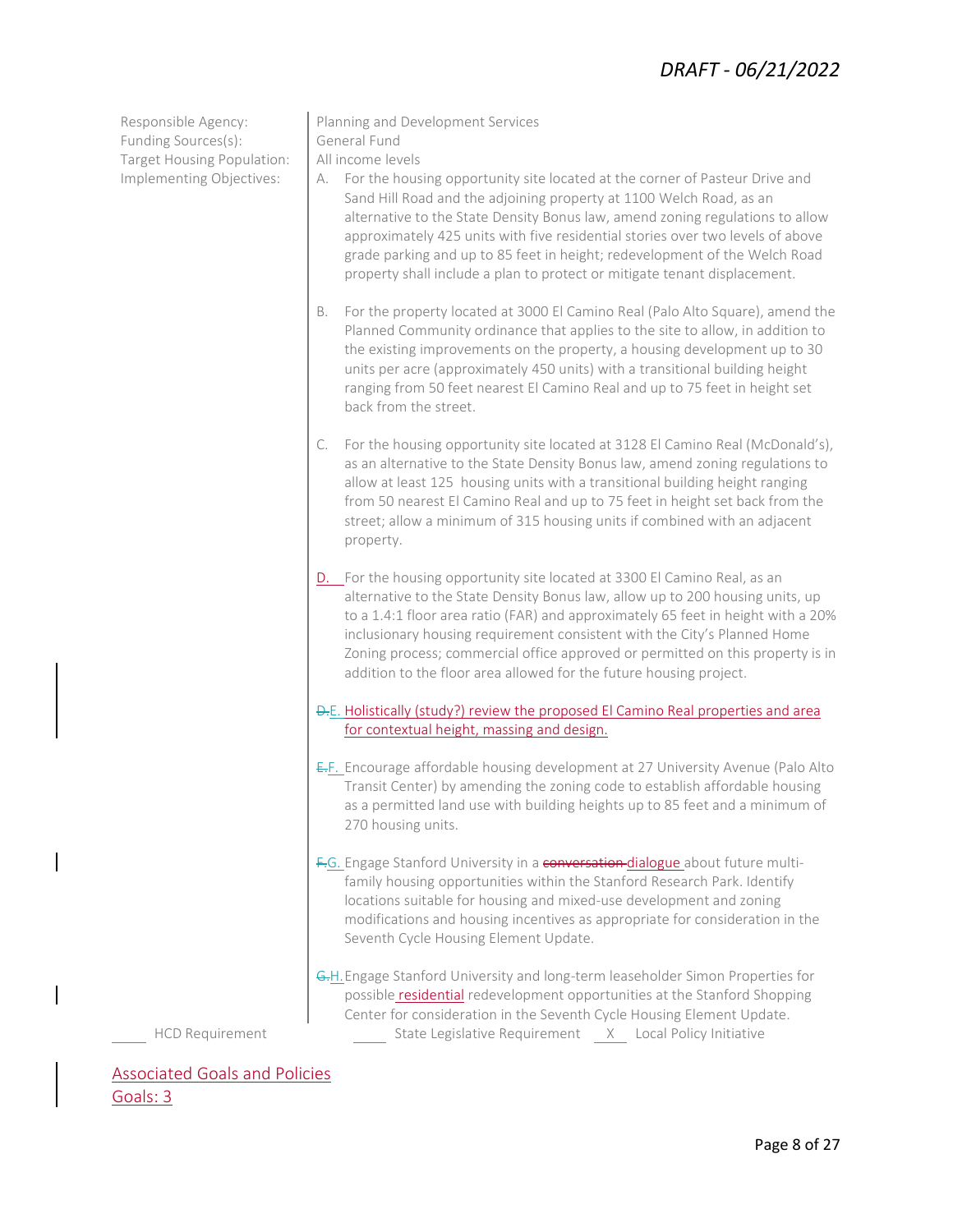#### Policies: 3.1, 3.2, 3.3

Programs that assist in the development of adequate housing to meet the needs of extremely low-, very low-, low- and moderate-income households:

#### Program 2.1: Affordable Housing Program

The City is committed to increasing the supply of affordable housing. The City will continue to prioritize households at the extremely low-income level and seek new funding opportunities and partnerships to improve housing conditions for vulnerable and lower-income communities. The City will work with developers to facilitate affordable housing development by providing gap financing as a local match to state, federal, and other public funding sources.

| Time Frame:                 | Ongoing                                                                                                                                                                                                                                                                                                                                                                                                                                                                                                                                                                                                      |
|-----------------------------|--------------------------------------------------------------------------------------------------------------------------------------------------------------------------------------------------------------------------------------------------------------------------------------------------------------------------------------------------------------------------------------------------------------------------------------------------------------------------------------------------------------------------------------------------------------------------------------------------------------|
| Responsible Agency:         | Planning and Development Services                                                                                                                                                                                                                                                                                                                                                                                                                                                                                                                                                                            |
| Funding Sources(s):         | General Fund                                                                                                                                                                                                                                                                                                                                                                                                                                                                                                                                                                                                 |
| Target Housing Population:  | Very low, low and moderate-incomes                                                                                                                                                                                                                                                                                                                                                                                                                                                                                                                                                                           |
| Implementing Objectives:    | Use funds available through the City's residential and commercial affordable<br>А.<br>housing fund to provide gap funding for qualifying affordable housing projects.<br>If placed on the ballot and approved by voters, the City has identified<br><b>B.</b><br>investment in affordable housing as one of the priority funding strategies of<br>future business tax proceeds.<br>By December 2027, prepare an updated nexus and feasibility study and adjust<br>the residential and commercial housing development impact fee as<br>appropriate. (new). The study will also analyze the impact development |
|                             | impact fees may have on housing production; adjust fees as appropriate to                                                                                                                                                                                                                                                                                                                                                                                                                                                                                                                                    |
|                             | enable a reasonable return on investment and ensure sufficient fee collection                                                                                                                                                                                                                                                                                                                                                                                                                                                                                                                                |
|                             | to support City services.                                                                                                                                                                                                                                                                                                                                                                                                                                                                                                                                                                                    |
| <b>HCD Requirement</b><br>X | State Legislative Requirement<br>Local Policy Initiative                                                                                                                                                                                                                                                                                                                                                                                                                                                                                                                                                     |

Associated Goals and Policies Goals: 2, 3 Policies: 2.3, 3.3, 4.1

#### Program 2.2: Below Market Rate (BMR) Program

The City is committed to providing more affordable housing opportunities through programs such as the City's BMR program. The purpose of the program is to create and retain a stock of affordable housing in Palo Alto for people of low- and moderate-income.

Time Frame: PENDING Funding Sources(s): General Fund

## Responsible Agency: <br> Planning and Development Services Target Housing Population: | Low- and moderate-income levels

Implementing Objectives: A. Continue to require development of three or more net-new residential units to provide at least fifteen (15%) of those units as inclusionary units at below market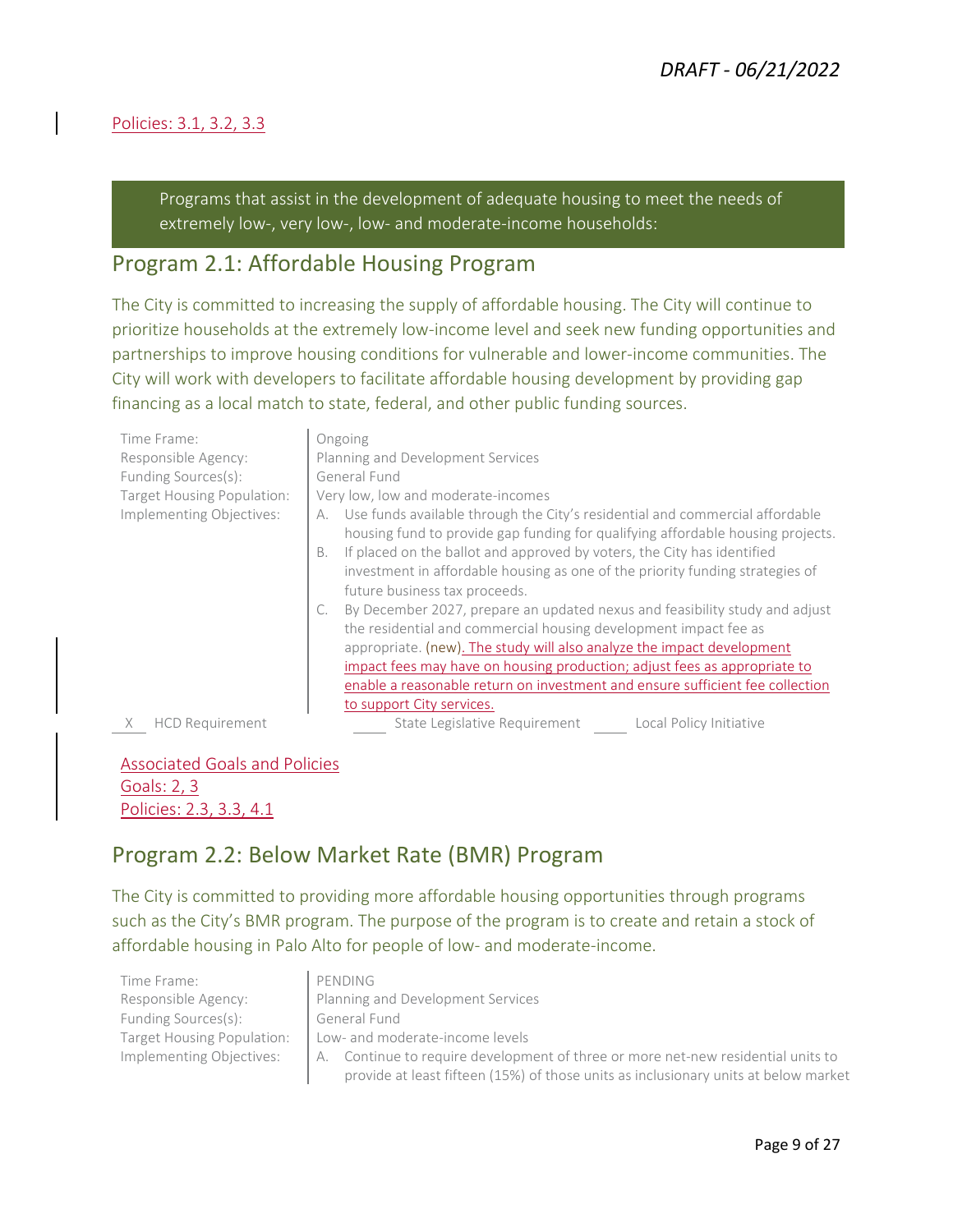rates for ownership housing or pay a fee toward the City's affordable housing fund.

- B. Update the City's feasibility study from 2020 and consider a tiered inclusionary housing requirement for ownership and rental housing where market conditions support a higher inclusionary rate; consider requirements for lower income units at a reduced inclusionary requirement.
- C. Amend the City's BMR program to ensure continued affordability of incomerestricted ownership units for the life of the project (exempting certain affordable projects taking advantage of tax credit financing).

HCD Requirement State Legislative Requirement X Local Policy Initiative

Associated Goals and Policies Goals: 2, 3 Policies: 2.3, 3.2

> Programs that address constraints to the maintenance, improvement, and development of housing at all income levels and abilities:

#### Program 3.1: Fee Waivers and Adjustments

Application and development impact fees support staff resources and off-set facility costs and support the use, expansion and maintenance of a variety of City services including parkland, libraries, and public safety facilities and other services. High fees can also impede housing production by increasing the per unit cost of development, impacting projected returns and potentially discourage new home building. This program seeks to identify, study and implement cost reduction strategies that promote housing and do not negatively impact City facilities or services.

| Time Frame:                   | PENDING                                                                                                                                                                                                             |
|-------------------------------|---------------------------------------------------------------------------------------------------------------------------------------------------------------------------------------------------------------------|
| Responsible Agency:           | Planning and Development Services                                                                                                                                                                                   |
| Funding Sources(s):           | General Fund                                                                                                                                                                                                        |
| Target Housing Population:    | Very low-, low- and moderate-incomes                                                                                                                                                                                |
| Implementing Objectives:      | Amend the City's municipal fee schedule to waive City staff costs associated<br>А.<br>with the processing of an affordable housing planning application, except for<br>directly related consultant supported costs. |
|                               | Exempt accessory dwelling units not already exempted by State law, from                                                                                                                                             |
|                               | development impact fees when deed restricted at eighty percent (80%) of the                                                                                                                                         |
|                               | area median income level for at least ten (10) years.                                                                                                                                                               |
|                               | <del>C.</del> B. Prepare an economic feasibility study to analyze the impact development                                                                                                                            |
|                               | impact fees may have on housing production; adjust fees as appropriate to<br>enable a reasonable return on investment and ensure sufficient fee collection<br>to support City services.                             |
| <b>HCD Requirement</b>        | State Legislative Requirement Local Policy Initiative                                                                                                                                                               |
|                               |                                                                                                                                                                                                                     |
| Associated Goals and Policies |                                                                                                                                                                                                                     |

#### Associated Goals and Policies Goals: 3, 4 Policies: 3.1, 4.1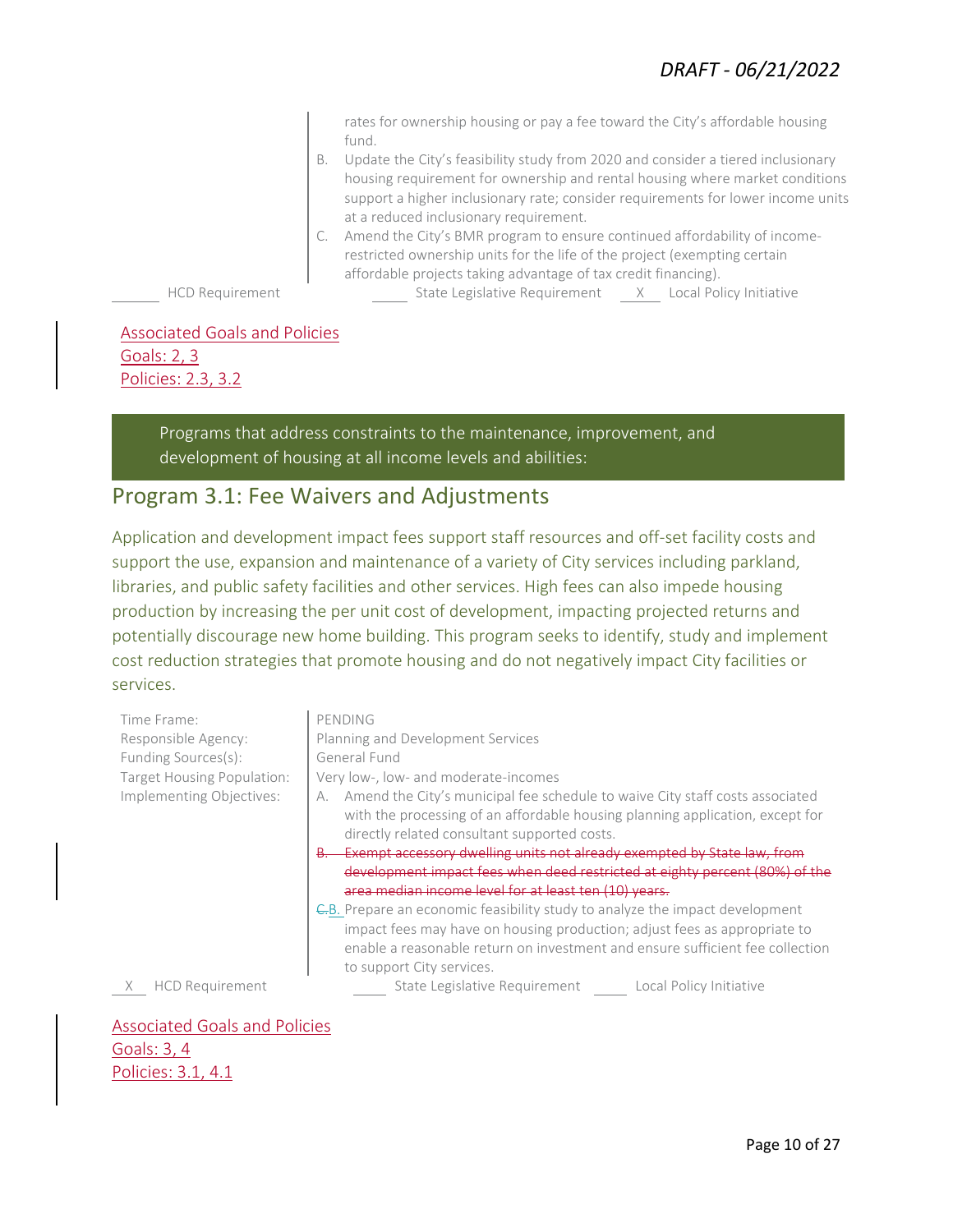## Program 3.2: Monitoring New Policy Initiatives for Constraints to Housing (revised title)

The Palo Alto Zoning Code is continuously updated to advance local policy initiatives and respond to State and Federal laws. The City will continue to monitor its policies, standards, and regulations to ensure the City's regulatory framework facilitates residential and balanced mixeduse development in the community.

| Time Frame:                | PENDING                                                                                                                                                                                                                                                                                                                                                                                                                                                                                                                                                                                                  |
|----------------------------|----------------------------------------------------------------------------------------------------------------------------------------------------------------------------------------------------------------------------------------------------------------------------------------------------------------------------------------------------------------------------------------------------------------------------------------------------------------------------------------------------------------------------------------------------------------------------------------------------------|
| Responsible Agency:        | Planning and Development Services                                                                                                                                                                                                                                                                                                                                                                                                                                                                                                                                                                        |
| Funding Sources(s):        | General Fund                                                                                                                                                                                                                                                                                                                                                                                                                                                                                                                                                                                             |
| Target Housing Population: | All Income Levels                                                                                                                                                                                                                                                                                                                                                                                                                                                                                                                                                                                        |
| Implementing Objectives:   | When new land use regulations, impact fees or procedural changes are being<br>А.<br>considered by the Planning and Transportation and City Council, the City shall<br>prepare an analysis in the accompanying staff report detailing how the<br>regulation may impact housing production, if at all, and recommended<br>solutions to address those impacts. (new)<br>Continue to monitor application of the Municipal Code standards for<br>В.<br>constraints to housing projects and recommend changes as appropriate to<br>enhance the feasibility of affordable housing. (moved from another Program) |
| <b>HCD Requirement</b>     | State Legislative Requirement<br>Local Policy Initiative                                                                                                                                                                                                                                                                                                                                                                                                                                                                                                                                                 |

Associated Goals and Policies Goals: 2, 4 Policies: 2.1, 2.3, 4.2

#### Program 3.3: Affordable Housing Development Incentives

The Planning and Development Services department, in its review of development applications, market conditions and through conversations with non-profit housing providers may recommend to the City Council waiving or modifying certain development standards or propose changes to the PAMC to encourage the development of low- and moderate-income housing. The City assists affordable housing production with flexible development standards, streamlined application review processes, direct financial assistance and implementation of the State Density Bonus law waivers and concessions.

Time Frame: PENDING Funding Sources(s): General Fund

# Responsible Agency: Planning and Development Services Target Housing Population: Very low-, low-, moderate-incomes

Implementing Objectives: A. Amend the Zoning Ordinance to address AB 101 (Low Barrier Navigation Centers "by right"), AB 139 (emergency shelter requirements), AB 2162 (Supportive and Transitional Housing "by right") and Health and Safety Code 17021.8 (Farmworker Housing) requirements, as well as the Employee Housing Act (H&S Section 17021.5) and residential care facilities for seven or more persons.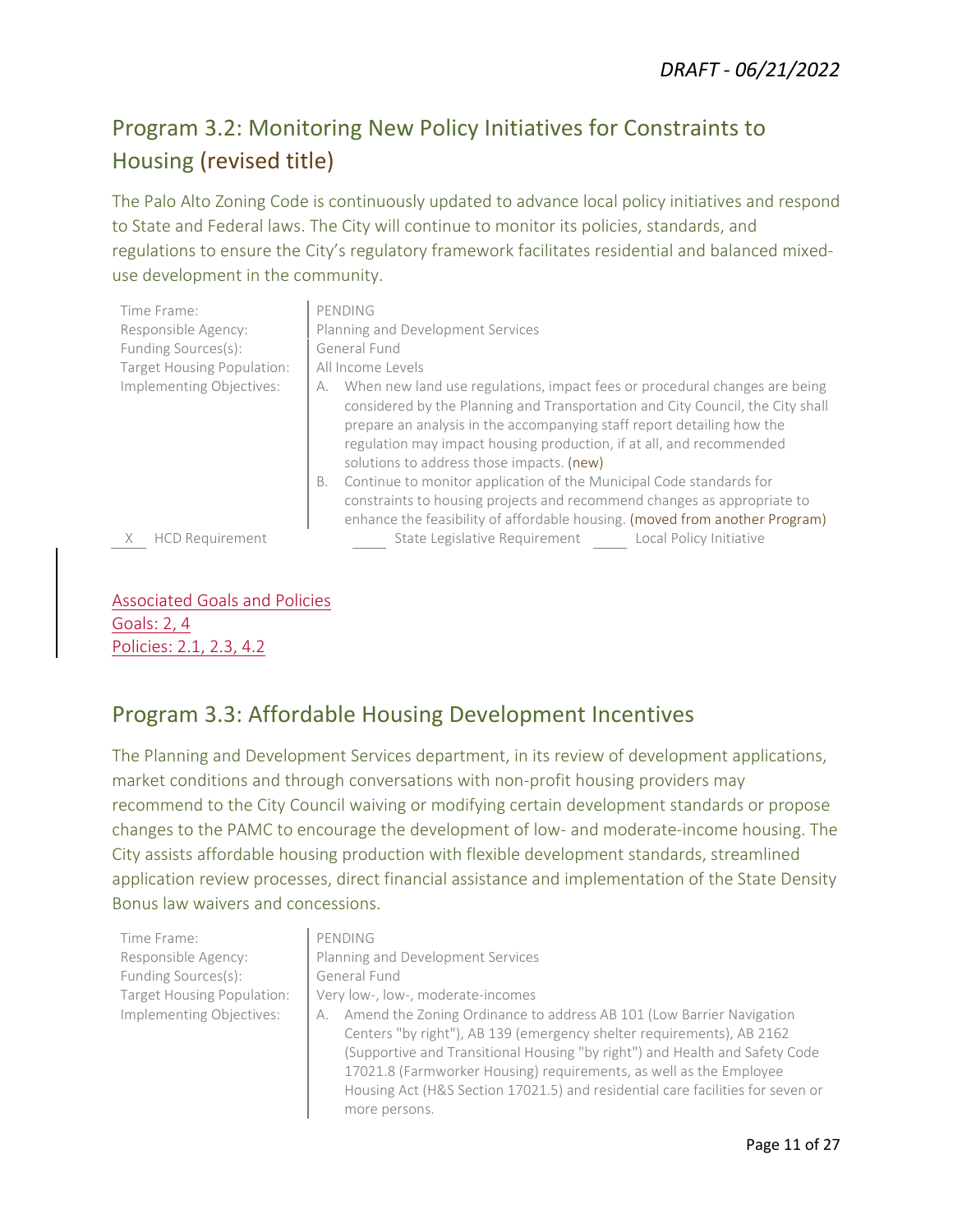- B. As an alternative to the State Density Bonus, continue to allow the affordable housing overlay (incentive) for 100% affordable housing projects up to 120% of the area median income level to receive a floor area ratio of 2.4:1.0, up to 50 feet in height and parking at .75 spaces per unit in the City's CD, CS, CN and CC commercial/mixed use zoning districts.
- C. Amend the municipal code to eliminate the legislative review process for affordable housing overlay projects (described in B above), thereby removing the Planning and Transportation Commission and City Council review from the project review process, in favor of typical review before the Architectural Review Board (ARB). For qualifying affordable housing overlay projects that also meet objective zoning standards, these applications shall be processed administratively with one courtesy review before the ARB.
- D. Amend the affordable housing overlay (incentive program) regulations to allow housing projects to achieve a floor area ratio of 2.4:1.0 without requiring commercial floor area (0.4 FAR currently); allow compliance with State Density Bonus parking standards if more permissible than local requirements; and housing projects income restricted to 60% of the area medium income level or below, allow up to sixty (60) feet in height.

X HCD Requirement State Legislative Requirement Local Policy Initiative

Associated Goals and Policies Goals: 2 Policies: 2.1, 2.2, 2.3, 4.2

#### Program 3.4: Mixed-Use Development

Mixed-use projects can make housing development more profitable and therefore more likely to be constructed and is are appropriate in certain areas. Mixed-use development downtown or near reliable, high quality transit and rail service can enhance the local economy and support small businesses by increasing its customer base and extending service hours beyond the daytime worker population. Mixed-use projects can also serve individuals and families who are less mobile or who have adopted a car-light lifestyle. Mixed-use projects, however, often generate a greater demand for housing than is provided by the project potentially impacting a jurisdiction's or region's jobs/housing balance. Palo Alto will continue to focus on proactive solutions that better align housing needs generated by new job growth and strive to reduce its existing jobs/housing imbalance with development standards that incentivize greater housing production and temper the strong market demand for commercial development, which often outcompetes the community's home building interests.

Time Frame: PENDING Funding Sources(s): General Fund Target Housing Population: | All Income Levels

# Responsible Agency: Planning and Development Services

Implementing Objectives: A. Continue to implement land use policies, such as commercial office growth restrictions to promote an improved jobs to housing balance.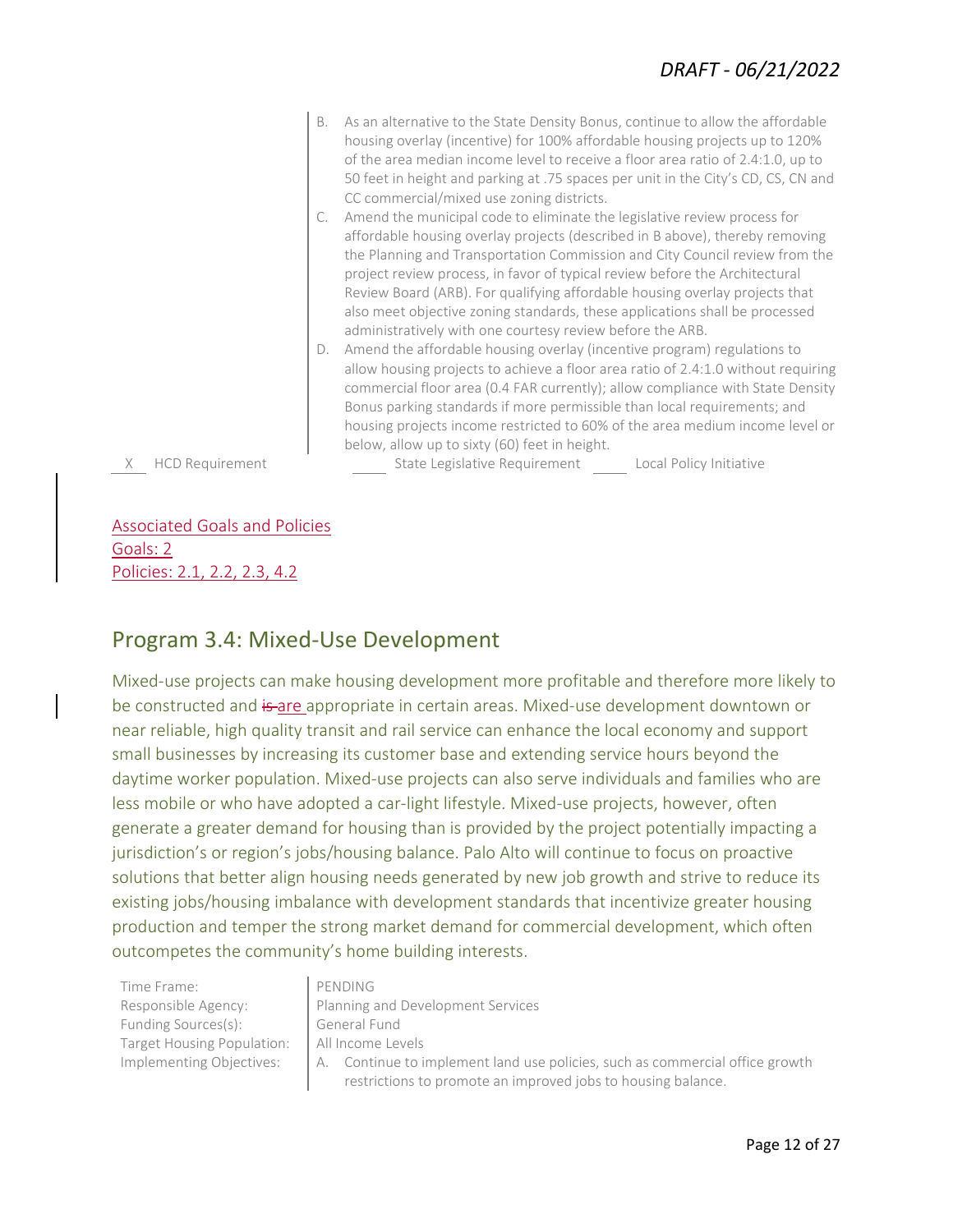- B. At strategic locations, amend the City's municipal code to reduce commercial floor area allowances or other commercial incentives to shift the economic benefit of redevelopment toward home building.
- C. For housing opportunity sites subject to the City's retail preservation ordinance, allow retail/retail-like uses to be reduced to 1,500 square feet of gross floor area and exempt from commercial parking requirements. For the purposes of this implementing objective, retail preservation is distinguished from local requirements related to the ground floor (GF) and retail shopping (R) combining districts.
- D. Amend the City's municipal code to allow housing up to at least 30 units per acre, increase the floor area ratio to \_\_\_: 1.0, and increase building height to feet. Consider other code amendments that encourage neighborhood services commercial uses and other residential amenities as appropriate.
- E. Review the City's Workforce Housing Overlay regulations and consider amendments to better align the target housing population (120%+ to 140% AMI) with a housing typology that provides clear rental subsidy compared to market rate rents for a comparable unit.

X HCD Requirement State Legislative Requirement Local Policy Initiative

Associated Goals and Policies Goals: 3 Policies: 3.1, 3.2

#### Program 3.5: Housing Incentive Program (HIP)

The HIP was enacted in 2019 as an alternative to the State Density Bonus law and provides development incentives including no housing density restrictions, increased floor area ratios and increased lot coverage. This program seeks to expand the suite of development incentives and extend the program to residential districts.

| Time Frame:                | PENDING                                                                                                                                                                                                                                                                                                                                                                                                                                                                     |  |
|----------------------------|-----------------------------------------------------------------------------------------------------------------------------------------------------------------------------------------------------------------------------------------------------------------------------------------------------------------------------------------------------------------------------------------------------------------------------------------------------------------------------|--|
| Responsible Agency:        | Planning and Development Services                                                                                                                                                                                                                                                                                                                                                                                                                                           |  |
| Funding Sources(s):        | General Fund                                                                                                                                                                                                                                                                                                                                                                                                                                                                |  |
| Target Housing Population: | Market Rate Housing                                                                                                                                                                                                                                                                                                                                                                                                                                                         |  |
| Implementing Objectives:   | Continue to allow HIP projects to benefit from relaxed development<br>А.<br>standards including, increased floor area ratios and waiver from lot coverage<br>requirements.                                                                                                                                                                                                                                                                                                  |  |
|                            | HIP qualifying projects that also comply with City approved objective<br>В.<br>standards shall be administratively reviewed with one courtesy meeting<br>before the Architectural Review Board but subject to appeal to the City<br>Council.                                                                                                                                                                                                                                |  |
|                            | PENDING ADDITIONAL ANALYSIS: In the CD-C district, increase building height<br>C.<br>to ___ feet; allow a floor area ratio of ___:1.0; exempt projects from<br>transitional height limits, align parking requirements to be consistent with<br>provisions of the State Density Bonus law; and waive for housing opportunity<br>sites, except in the GF-combining district, the retail preservation requirement<br>for housing projects that do not include commercial uses. |  |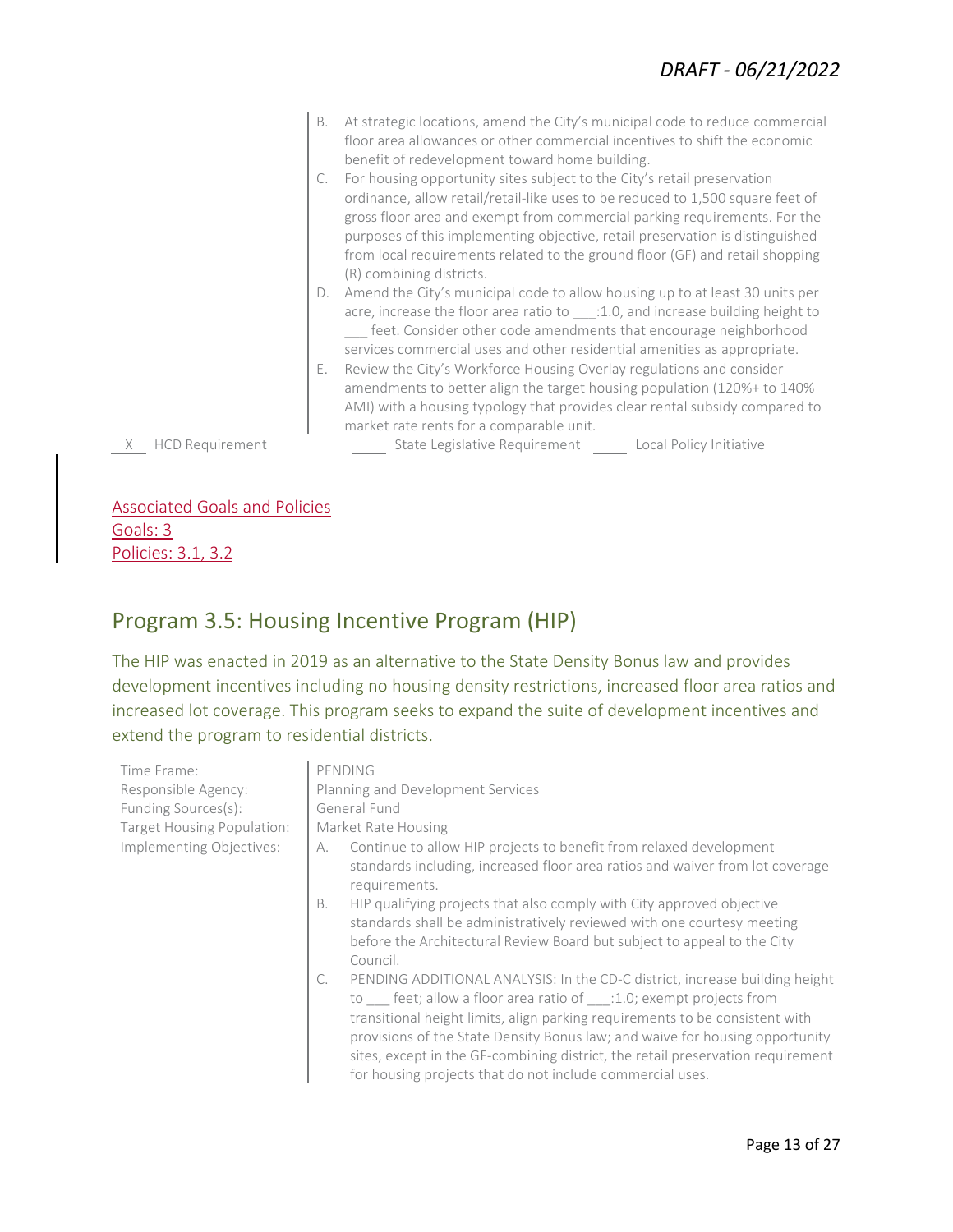| PENDING ADDITIONAL ANALYSIS: In the CC(2) district, increase building height    |
|---------------------------------------------------------------------------------|
| to ___ feet; allow a floor area ratio of ___:1.0; allow ___ foot encroachment   |
| into the transitional height limits, and align parking requirements to be       |
| consistent with provisions of the State Density Bonus law. Redevelopment of     |
| a property subject to the retail preservation ordinance or R combining district |
| shall not be required to provide additional parking for any ground floor        |
| retail/retail-like use pre-existing on the site. For housing opportunity sites, |
| except in the R-combining district, the retail preservation requirement for     |
| housing projects that do not include commercial uses shall be waived.           |
| Elsewhere in the CC(2) district, the retail preservation requirement may be     |
| reduced to square feet with no parking required for the first 1,500             |
| square feet.                                                                    |

- E. PENDING ADDITIONAL ANALYSIS: In the CS district, increase building height to feet; allow a floor area ratio of :1.0; allow foot encroachment into the transitional height limits, align parking requirements to be consistent with provisions of the State Density Bonus law; and, for property located in pedestrian nodes as depicted in the South El Camino Real Design Guidelines and subject to the retail preservation ordinance, only square feet of retail/retail-like uses shall be required to be replaced and shall receive a parking credit up to 1,500 square feet of gross floor area. Elsewhere in the CS district, for housing opportunity sites, projects without commercial floor area shall be exempt from the retail preservation ordinance.
- F. PENDING ADDITIONAL ANALYSIS: In the CN district, increase building height to \_\_\_ feet; allow a floor area ratio of \_\_\_:1.0; allow \_\_\_ foot encroachment into the transitional height limits, align parking requirements to be consistent with provisions of the State Density Bonus law; and, for property located in pedestrian nodes as depicted in the South El Camino Real Design Guidelines and subject to the retail preservation ordinance, only square feet of retail/retail-like uses shall be required to be replaced and shall receive a parking credit up to 1,500 square feet of gross floor area. Elsewhere in the CS district, for housing opportunity sites, projects without commercial floor area shall be exempt from the retail preservation ordinance.
- G. PENDING ADDITIONAL ANALYSIS: In the RM-20 district, eliminate unit density restrictions; increase the floor area ratio to \_\_\_:1.0; increase maximum building height by feet to ; and align parking standards to be consistent with the State Density Bonus.
- H. PENDING ADDITIONAL ANALYSIS: For housing opportunity sites in the RM-30 district, eliminate unit density restrictions; increase the floor area ratio to 1.0; increase maximum building height by steed to stand align parking standards to be consistent with the State Density Bonus.
- I. PENDING ADDITIONAL ANALYSIS: For housing opportunity sites in the RM-40 district, eliminate unit density restrictions; increase the floor area ratio to \_\_\_:1.0; increase maximum building height by \_\_\_ feet to \_\_\_; and align

parking standards to be consistent with the State Density Bonus. X HCD Requirement State Legislative Requirement X Local Policy Initiative

Associated Goals and Policies Goals: 2, 3, 4 Policies: 2.2, 3.1, 3.2, 4.2, 4.4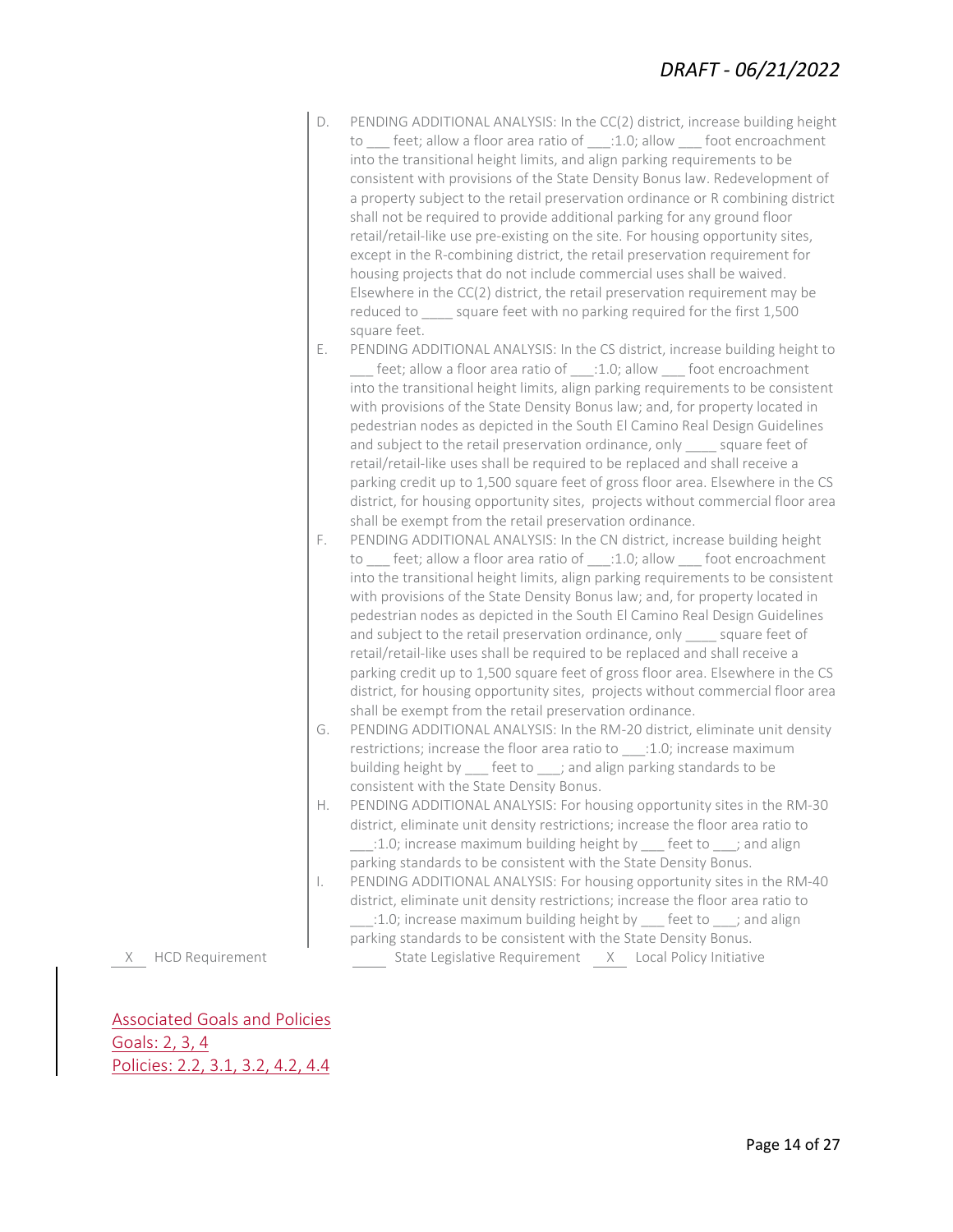#### Program 3.6: Expedited Project Review

The City continues to explore opportunities to improve the efficiency of the development review process. As a response to a housing shortage in the State of California, Senate Bill 330 (SB 330) was passed to restrict local rules that limit housing production. SB 330 helps strengthen the Permit Streamlining Act, by creating a more efficient two-step application process. The City has already made improvements towards expediting the development process for housing in the City by developing objective standards. Additionally, in conformance with Government Code Section 65940.1 (SB 1483), the City has all schedule of fees, application forms, Zoning Ordinance/Municipal Code, and other relevant information publicly accessible on the City's website. The City will continue to find ways to make the development process more efficient to uphold SB 330, by further streamlining the permit process and directly coordinating with developers to ensure a timely application and development process.

| Time Frame:                | PENDING                                                                                                                                                                            |
|----------------------------|------------------------------------------------------------------------------------------------------------------------------------------------------------------------------------|
| Responsible Agency:        | Planning and Development Services                                                                                                                                                  |
| Funding Sources(s):        | General Fund                                                                                                                                                                       |
| Target Housing Population: | All Income Levels                                                                                                                                                                  |
| Implementing Objectives:   | Identify opportunities to reduce administrative burdens during permitting,<br>А.<br>such as automating processes, creating reference guides, and streamlining<br>review processes. |
|                            | Formalize a procedure to offer no-cost pre-application consultation services<br>В.<br>for new housing developments.                                                                |
|                            | For housing projects subject to the City's Architectural Review Board, limit<br>the number of hearings before the ARB to a maximum of two meetings.                                |
| <b>HCD Requirement</b>     | State Legislative Requirement Local Policy Initiative<br>X                                                                                                                         |

#### Associated Goals and Policies Goals: 4 Policies: 4.2

Programs that conserve and improve the condition of the existing affordablehousing stock:

#### Program 4.1: Replacement Housing

Development on nonvacant sites with existing residential units is subject to a replacement requirement pursuant to Government Code Section 65583. The City will amend its code to require the replacement of units affordable to the same or lower income level as a condition of approval for any development on a nonvacant RHNA site consistent with those requirements set forth in California Density Bonus Law.

Time Frame: PENDING Funding Sources(s): General Fund

Responsible Agency: Planning and Development Services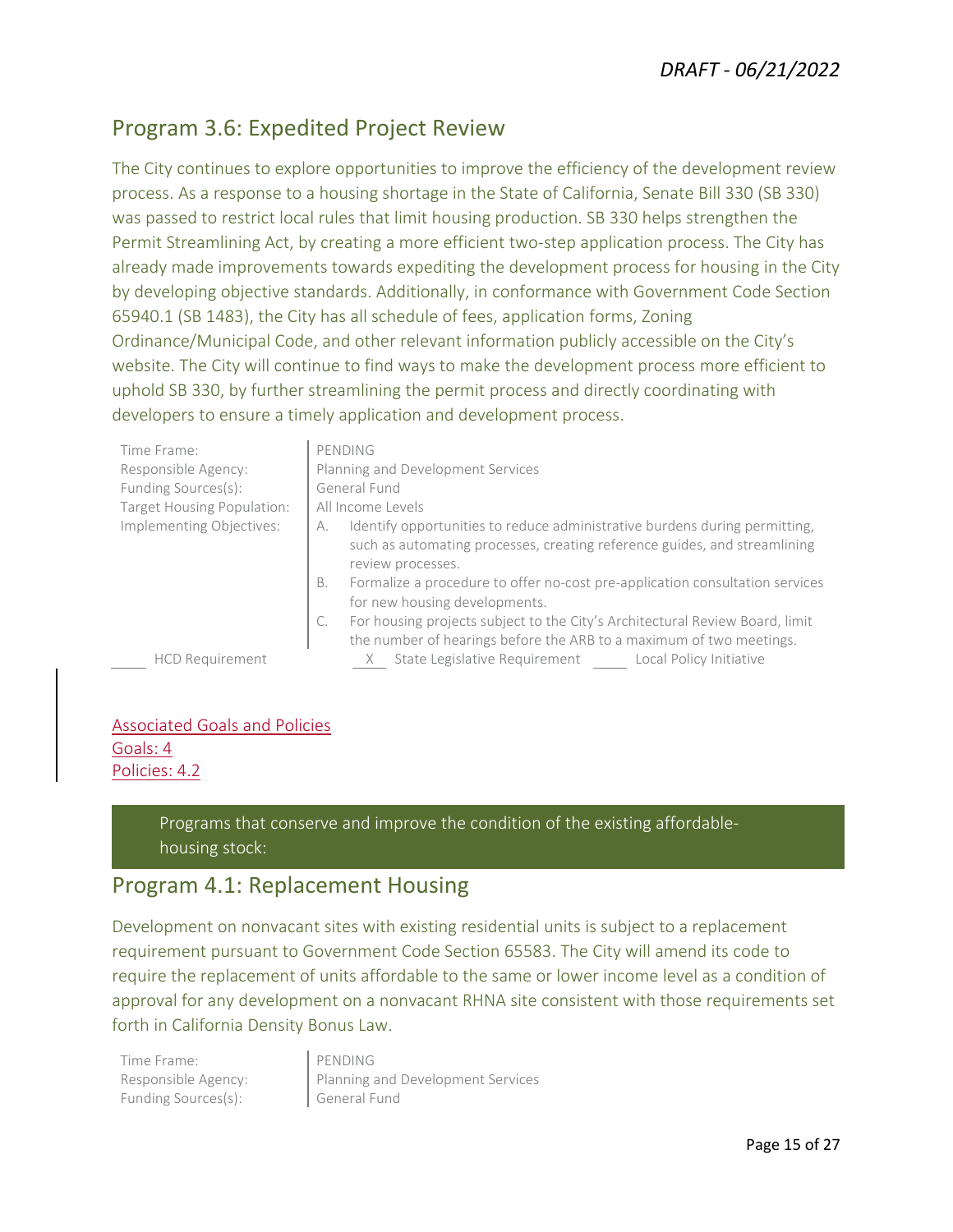Target Housing Population: | All Income Levels Implementing Objectives:  $\begin{vmatrix} A & \text{Amend the City's municipal code to require housing opportunity sites} \end{vmatrix}$ identified as meeting the lower income regional housing needs assessment (RHNA) allocation, and other applicable sites with existing affordable units, to require a one for one replacement of deed restricted units or units occupied by lower income tenants, when redeveloped. B. Expand the SB330 requirements to require any commercial development to replace any demolished residential units as a part of any redevelopment. HCD Requirement X State Legislative Requirement X Local Policy Initiative

#### Associated Goals and Policies Goals: 1, 3 Policies: 1.2, 1.4, 3.3

## Program 4.2: Housing and Neighborhood Preservation / Code Enforcement

The City is committed to preserving its existing housing stock and neighborhoods. All residents deserve to live in safe and hazard free housing. Preserving the City's neighborhoods helps sustain the City's high quality of life. Therefore preserving its housing and neighborhoods is a continued priority for the City. If a complaint about substandard housing is received by the City's Enforcement Program, staff will provide information to the resident

City's Rehabilitation Program.

| Time Frame:<br>Responsible Agency:<br>Funding Sources(s):<br>Target Housing Population:<br>QuantifiedImplementing<br>Objectives: | Ongoing<br>Planning and Development Services<br>General Fund<br>All income levels<br>A. Annually communicate with renters through direct mailing to multi-family<br>apartment buildings and through the City's website, resources available to<br>renters, including expectations for housing quality and steps to take for<br>suspected substandard housing conditions.<br>If a Any complaint about substandard housing is received by the City's Code<br>В.<br>Enforcement Program, staff will provide information to the resident or<br>homeowner about the City's Rehabilitation Program. |
|----------------------------------------------------------------------------------------------------------------------------------|-----------------------------------------------------------------------------------------------------------------------------------------------------------------------------------------------------------------------------------------------------------------------------------------------------------------------------------------------------------------------------------------------------------------------------------------------------------------------------------------------------------------------------------------------------------------------------------------------|
| <b>HCD Requirement</b>                                                                                                           | State Legislative Requirement<br>Local Policy Initiative                                                                                                                                                                                                                                                                                                                                                                                                                                                                                                                                      |

Associated Goals and Policies Goals: 1 Policies: 1.1, 1.2, 1.3

#### Program 4.3: Rehabilitation Program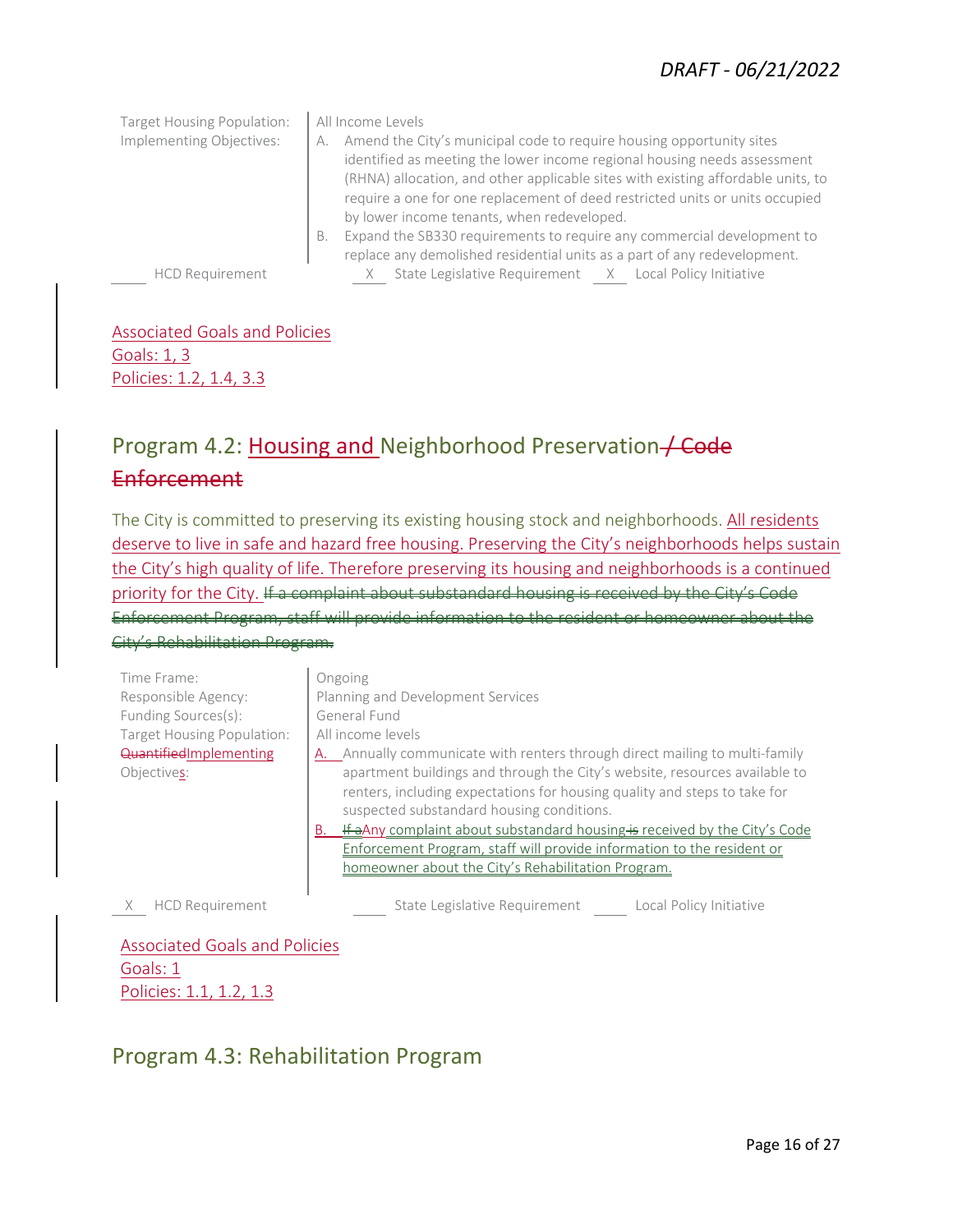#### *DRAFT - 06/21/2022*

The City is committed to maintaining quality housing conditions throughout the City. The City will continue to implement the Residential Rehabilitation Program through the City's Community Development Block Grant (CBDG) program, which offers financial assistance through grants and identifies new funding opportunities for loans to qualified low- and moderate-income households to repair and maintain their homes.

Assist 40 households over the planning period

Time Frame: and Dongoing Implementing Objectives:

Responsible Agency: Planning and Development Services Funding Sources(s): Community Development Block Grant (CBDG) Target Housing Population: | Low- and moderate-income levels A. Annually dedicate CBDG funds as available to support the City's Rehabilitation Program with the goal of assisting 40 households over the planning period. B. Seek additional funding sources to supplement CBDG funding.

Quantified Objective: X HCD Requirement State Legislative Requirement Local Policy Initiative

Associated Goals and Policies Goals: 1 Policies: 1.1, 1.3

#### Program 4.4: Seismic Retrofit

Palo Alto was among the first jurisdictions to enact progressive seismic upgrade legislation and successfully established a program that required structure assessment reports and incentives to encourage seismic retrofits. Much more is known today about the affect earthquakes have on different building typologies and engineering solutions to make buildings safer. An analysis of the City's housing stock finds there are multi-family housing units located in soft-story buildings that are vulnerable to a seismic event. In addition to addressing the safety concerns associated with seismically vulnerable buildings, structurally enhancing these buildings will reduce the potential for displacement and serve to make the City's housing stock more resilient.

Time Frame: PENDING Responsible Agency: Funding Sources(s): Target Housing Population: Implementing Objective:

|                                                              | Planning and Development Services                                            |  |
|--------------------------------------------------------------|------------------------------------------------------------------------------|--|
|                                                              | General Fund                                                                 |  |
|                                                              | All income levels                                                            |  |
|                                                              | A. Amend the City's seismic hazards identification program to strengthen     |  |
|                                                              | regulations and require seismic upgrades of vulnerable housing stock through |  |
| a combination mandatory provisions and voluntary incentives. |                                                                              |  |
|                                                              | State Legislative Requirement X Local Policy Initiative                      |  |

HCD Requirement

Associated Goals and Policies Goals: 1 Policies: 1.1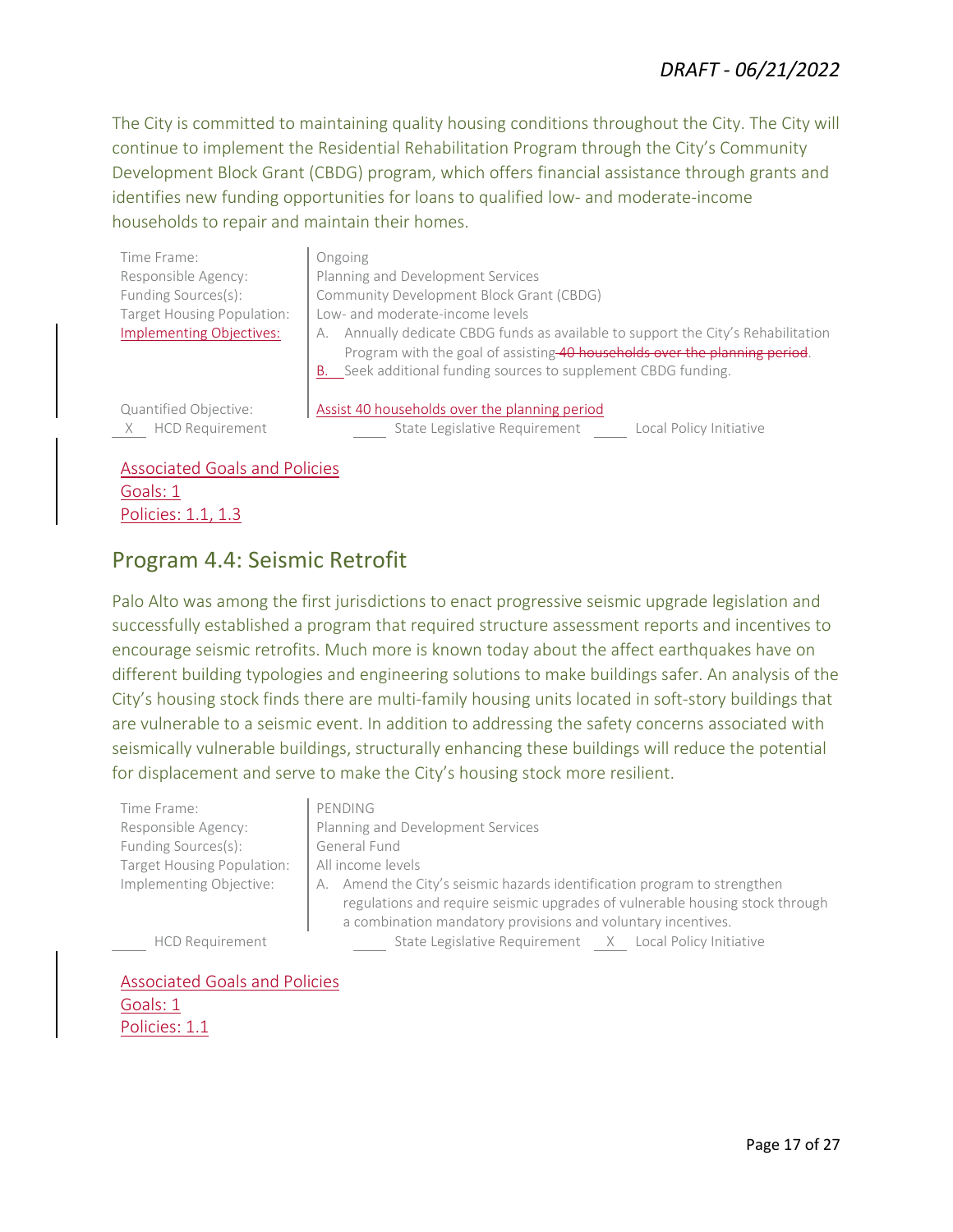Programs that preserve assisted housing developments at-risk of conversion to market-rate:

#### Program 5.1: Preservation of At-Risk Housing

The City will continue to support the preservation of affordable housing projects that could potentially convert to market-rate units during the planning period. The City will monitor all units and assist property owners in maintaining the affordability of these units and provide relocation resources to tenants if preservation is unsuccessful.

| Time Frame:<br>Responsible Agency:<br>Funding Sources(s):<br>Target Housing Population:<br>QuantifiedImplementing<br>Objectives: | Ongoing<br>Planning and Development Services<br>General Fund / HOME Investment Partnership Program<br>Low- and moderate-income levels<br>Twice during the planning period (2024 & 2028), provide direct notification to<br>property owners and tenants of low- and moderate-income deed restricted<br>housing units of the state requirement to notify affected households about<br>the termination of the affordability restrictions at six and twelve months, and<br>three years. |
|----------------------------------------------------------------------------------------------------------------------------------|-------------------------------------------------------------------------------------------------------------------------------------------------------------------------------------------------------------------------------------------------------------------------------------------------------------------------------------------------------------------------------------------------------------------------------------------------------------------------------------|
| <b>HCD Requirement</b>                                                                                                           | Engage the property owner of 4230 Terman Drive (Terman Apartments) with<br>В.<br>72 affordable housing units at risk of conversion to market rate units during<br>the housing cycle to explore opportunities for continued affordability.<br>X State Legislative Requirement Local Policy Initiative                                                                                                                                                                                |

Associated Goals and Policies Goals: 1 Policies: 1.2, 1.3. 1.4

#### Program 5.2: Funding Partnerships

Preserve and protect affordable, middle-income and at-risk housing through site acquisition or partnership opportunities, such as the California Community Housing Agency (CalCHA) or similar programs or agencies.

| Time Frame:                | PENDING                                                                         |
|----------------------------|---------------------------------------------------------------------------------|
| Responsible Agency:        | Planning and Development Services                                               |
| Funding Sources(s):        | General Fund / HOME Investment Partnership Program                              |
| Target Housing Population: | Low- and moderate-income levels                                                 |
| Quantified Implementing    | Review CalCHA partnership requirements and present an option to decision-<br>А. |
| Objectives:                | makers for inclusion to the program; identify existing housing sites meeting    |
|                            | criteria for preservation.                                                      |
| <b>HCD Requirement</b>     | State Legislative Requirement<br>Local Policy Initiative                        |

#### Associated Goals and Policies Goals: 1 Policies: 1.3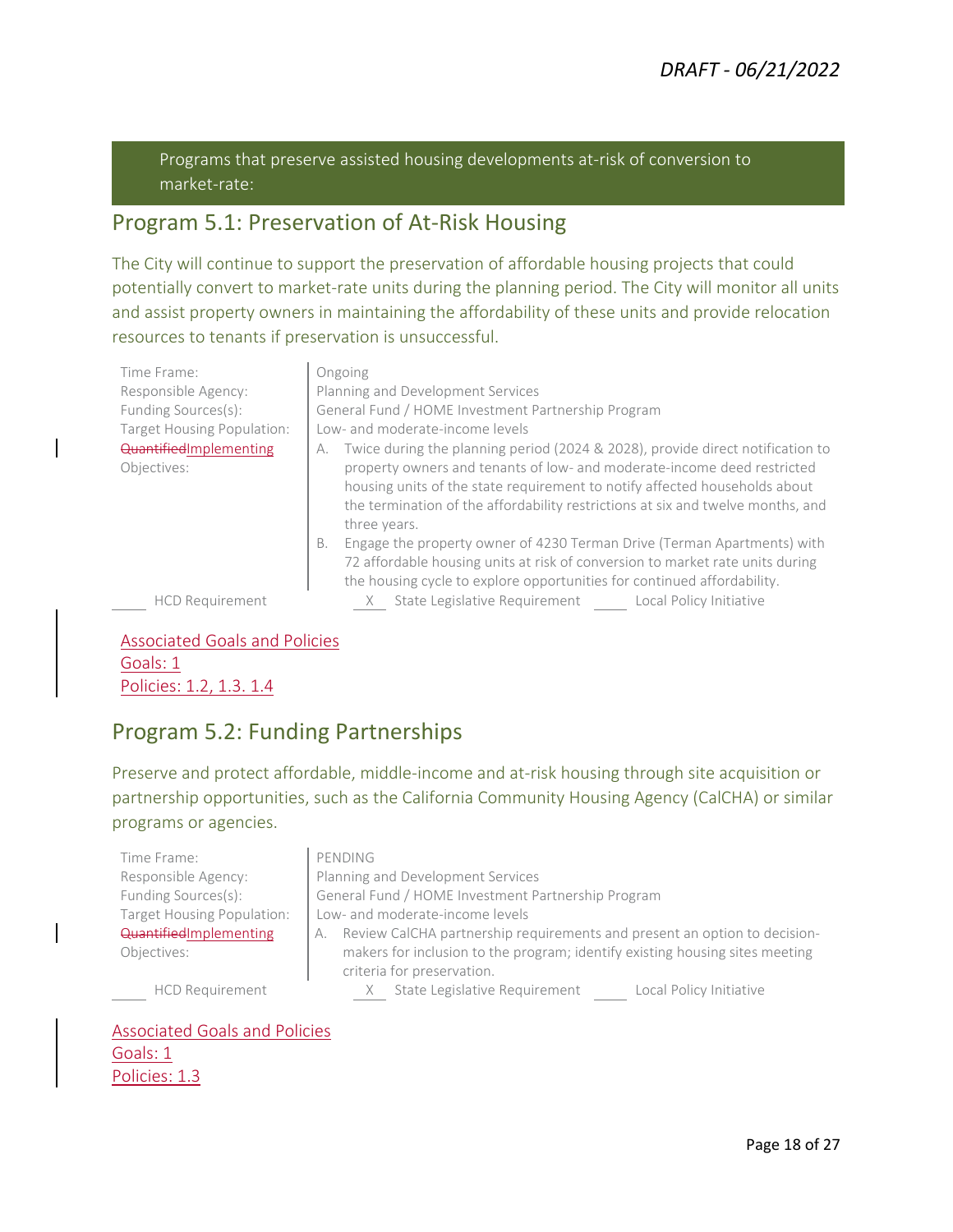Programs that promote equal housing opportunities, regardless of race, religion, sex, marital status, ancestry, national origin, color, familial status, or ability:

#### Program 6.1: Rename R-1 Zoning

In recognition of the State-mandate to allow multiple units in single-family zones and to inform and realign the expectation of current and prospective R-1 property owners, the City will review how it describes this zoning district in the municipal code and comprehensive plan.

| Time Frame:                | PENDING                                                                       |
|----------------------------|-------------------------------------------------------------------------------|
| Responsible Agency:        | Planning and Development Services                                             |
| Funding Sources(s):        | General Fund                                                                  |
| Target Housing Population: | All income levels                                                             |
| Implementing Objective:    | Rename the R-1 (Single Family Residential) zoning to reflect the State-<br>A. |
|                            | mandated permissiveness of multiple dwelling units in this lower density      |
|                            | zoning district.                                                              |
| <b>HCD Requirement</b>     | State Legislative Requirement X Local Policy Initiative                       |

Goals:

Policies:

#### Program 6.2: Housing Information Portal

Provide information on the City's website that clearly identifies the City's housing production goals and performance tracking; application processing requirements and target review times; developer incentives; inclusionary requirements; supplemental information such as checklists, flowcharts, and other relevant material; access to housing resources and an affordable housing database for individuals seeking opportunities in Palo Alto; and, contact information to obtain additional information.

| Time Frame:                | December 31, 2023                                                                |
|----------------------------|----------------------------------------------------------------------------------|
| Responsible Agency:        | Planning and Development Services                                                |
| Funding Sources(s):        | General Fund                                                                     |
| Target Housing Population: | All income levels                                                                |
| Implementing Objective:    | Create a website that provides relevant housing application and processing<br>А. |
|                            | information to the home building community.                                      |
| <b>HCD Requirement</b>     | State Legislative Requirement X Local Policy Initiative                          |

Associated Goals and Policies Goals: 4

Policies: 4.5

#### Program 6.3: ADU Facilitation Program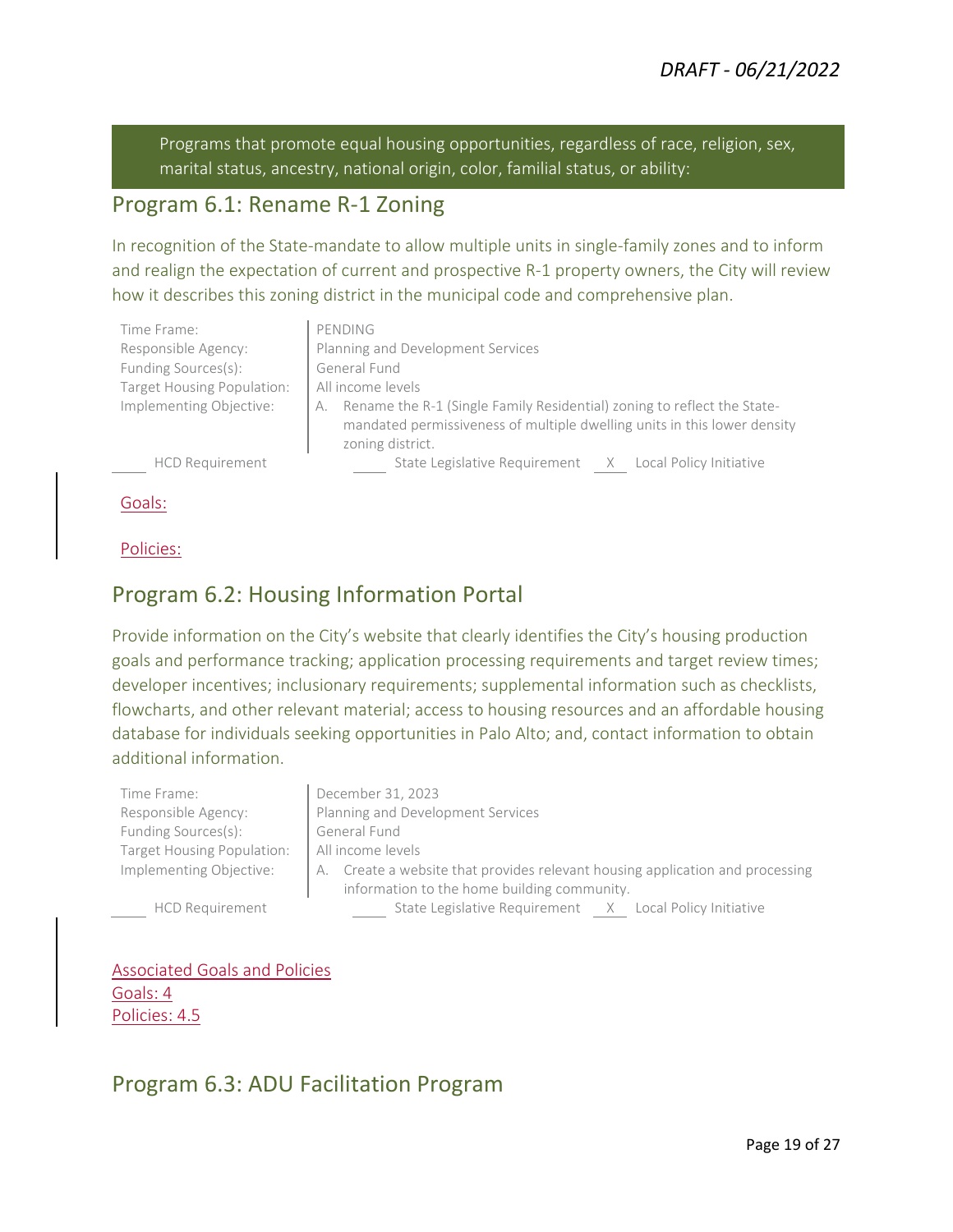This program aims to annually monitor provisions made to ADU legislation and amend the City's Zoning Ordinance as necessary to ensure compliance with State law. Furthermore, the City is committed to reducing barriers to alternative types of housing such as ADUs.

In recent years, multiple bills have added requirements for local governments related to ADU ordinances. The 2016 and 2017 updates to State law included changes pertaining to the allowed size of ADUs, permitting ADUs by right in at least some areas of a jurisdiction, and parking requirements related to ADUs. More recent bills reduce the time to review and approve ADU applications to 60 days, remove lot size requirements and replacement parking space requirements and require local jurisdictions to permit junior ADUs. AB 68 allows an ADU and a junior ADU to be built on a single-family lot, if certain conditions are met. The State has also removed owner-occupancy requirements for ADUs, created a tiered fee structure that charges ADUs based on their size and location, prohibited fees on units of less than 750 square feet, and permitted ADUs at existing multi-family developments.

| Time Frame:                | PENDING                                                                                                                               |
|----------------------------|---------------------------------------------------------------------------------------------------------------------------------------|
| Responsible Agency:        | Planning and Development Services                                                                                                     |
| Funding Sources(s):        | General Fund                                                                                                                          |
| Target Housing Population: | All Income Levels                                                                                                                     |
| Implementing Objectives:   | Respond in a timely manner to update the City's municipal code to integrate<br>changes in State ADU housing law.                      |
|                            | Maintain and update a City Summary Guide to ADUs and JADU's to promote,<br>B.<br>educate, and assist homeowners with developing ADUs. |
|                            | Continue to monitor and publish information related to ADU production and<br>application review timelines.                            |
| <b>HCD Requirement</b>     | State Legislative Requirement<br>Local Policy Initiative                                                                              |

#### Associated Goals and Policies Goals: 2, 4

Policies: 2.3, 4.3

#### Program 6.4: Housing For Persons With Special Needs

The City's municipal code is periodically updated to address a wide range of issues and California and Federal law. The City will continue to monitor its policies, standards, and regulations to ensure that they comply with applicable law. The City will also facilitate the development of housing for persons with disabilities and other special needs through incentives for affordable housing development.

| Time Frame:                | PENDING                                                                       |
|----------------------------|-------------------------------------------------------------------------------|
| Responsible Agency:        | Planning and Development Services                                             |
| Funding Sources(s):        | General Fund                                                                  |
| Target Housing Population: | Low Income                                                                    |
| Implementing Objectives:   | A. For extremely low income housing units, provide preferences to populations |
|                            | with special needs.                                                           |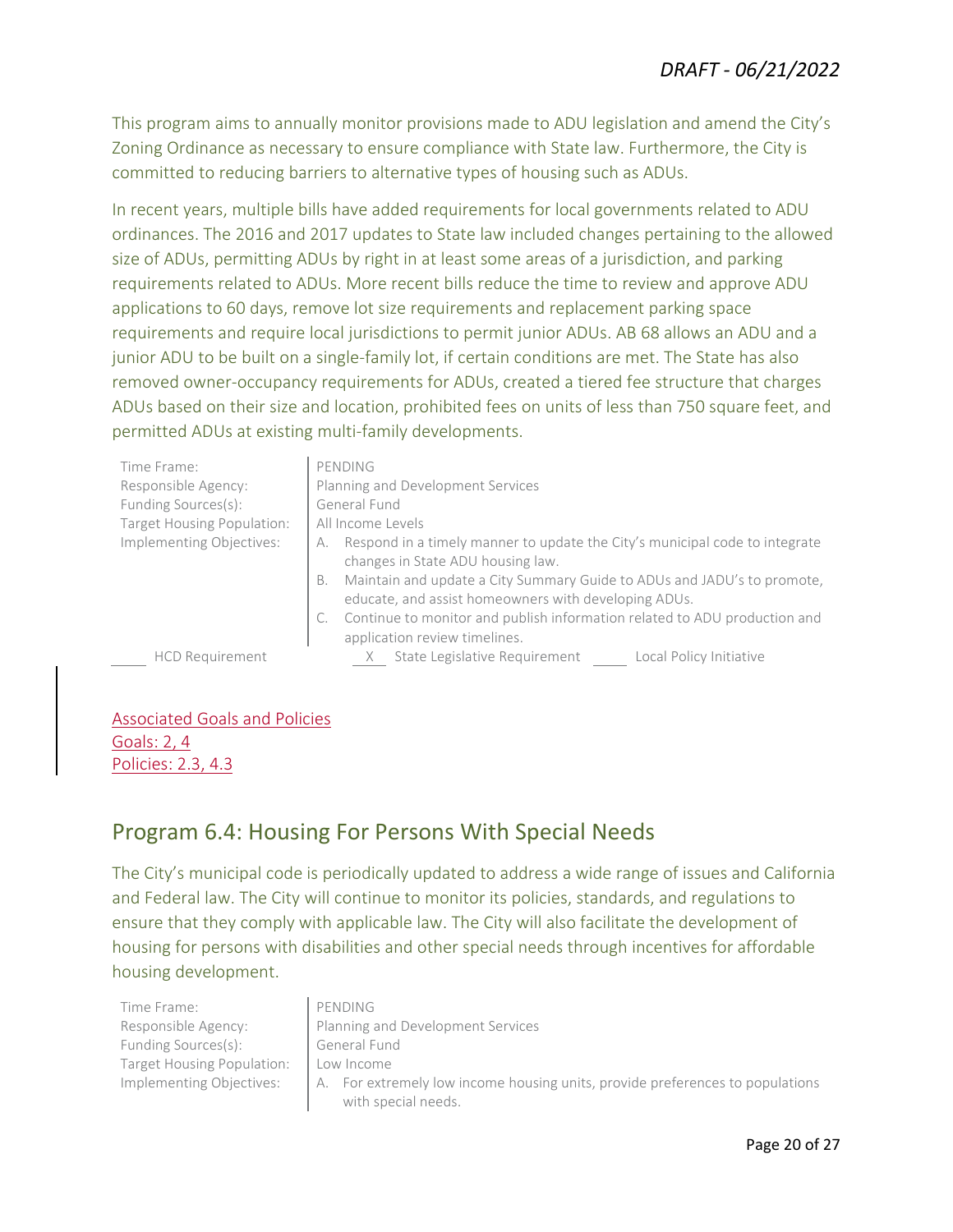B. On an ongoing basis, with annual review, contract with and financially support non-profit services providers that help meet the supportive services needs of the City's diverse community, especially those with extremely low incomes. C. In order to assist in the housing needs for special needs populations, the City will: • Engage with housing advocates on the identification of needs and new solutions, • Encourage housing developers, through the City's BMR requirements, to designate a portion of new affordable housing units for special needs populations, and Partner with the County and other agencies to pursue funding sources designated for housing for special needs groups, including seniors and persons with intellectual and physical disabilities. X HCD Requirement State Legislative Requirement Local Policy Initiative

Associated Goals and Policies Goals: 5 Policies: 5.2, 5.4, 5.5

#### Program 6.5: Multi-Family Housing and Large Family Units

Certain groups have greater difficulty finding decent, affordable housing due to special circumstances. Due to the high cost of housing and scarcity of land, housing units large enough to accommodate large families are limited. The City considers large families as a vulnerable population within the City and is committed to exploring additional opportunities for multifamily housing developments. Furthermore, the City will continue to advocate and promote the production of housing units of all to accommodate all persons and family sizes. Large family units have three or more bedroom units.

| Time Frame:                | PENDING                                                                                                                |
|----------------------------|------------------------------------------------------------------------------------------------------------------------|
| Responsible Agency:        | Planning and Development Services                                                                                      |
| Funding Sources(s):        | General Fund                                                                                                           |
| Target Housing Population: | PENDING                                                                                                                |
| Implementing Objectives:   | Explore incentives to encourage larger units, such as FAR exemptions for three<br>А.<br>bedroom units.                 |
|                            | B. Promote and encourage a mix of different bedroom units in each<br>development.                                      |
|                            | The City shall encourage housing designs that meet the needs of extended,<br>multigenerational, and/or large families. |
| <b>HCD Requirement</b>     | State Legislative Requirement<br>Local Policy Initiative                                                               |

Associated Goals and Policies Goals: 2, 5 Policies: 2.3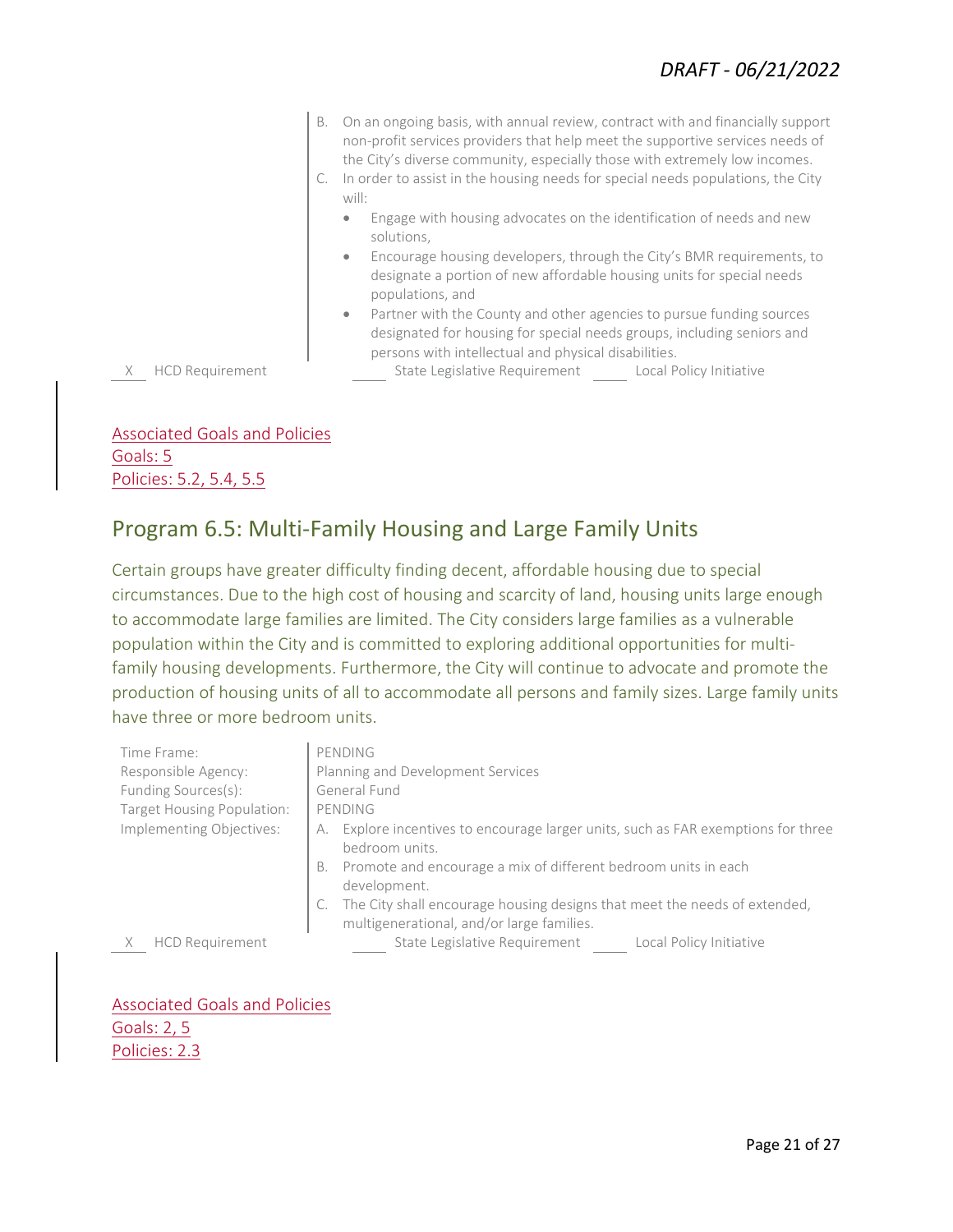#### Program 6.6: Homeless Prevention Program

Santa Clara County adopted the Santa Clara Community Plan to End Homelessness, which is designed to address homelessness throughout Santa Clara County as a whole. The City's Homeless Prevention Program was created as a result of the County's Community Plan to End Homelessness. The Program is for Palo Alto households who are at risk of becoming homeless as defined by HUD and focuses on self-sufficiency and stabilization. And for those experiencing homelessness and waiting for more permanent housing, provide services that offer immediate support.

| Time Frame:                | PENDING                                                                               |
|----------------------------|---------------------------------------------------------------------------------------|
| Responsible Agency:        | Planning and Development Services                                                     |
| Funding Sources(s):        | General Fund                                                                          |
| Target Housing Population: | Very Low, Low-Income Levels                                                           |
| Implementing Objectives:   | Expand areas of the City Safe Parking Program including case management.              |
|                            | Create a social services directory and make it available to residents at public<br>В. |
|                            | counters and on City website.                                                         |
|                            | Expand the City's homeless prevention program to include renter protections           |
|                            | and financial assistance for rent, security deposits, and utilities.                  |
| <b>HCD Requirement</b>     | State Legislative Requirement<br>Local Policy Initiative                              |

Associated Goals and Policies Goals: 5 Policies: 5.1, 5.2, 5.3, 5.5, 5.6

#### Program 6.7: Transitional and Supportive Housing

Transitional and Supportive Housing: Assembly Bill 2162 (AB 2162), which was passed in 2018, requires that supportive housing be a use by right in zones where multi-family and mixed-use are permitted, including nonresidential zones permitting multifamily uses. Additionally, AB 2162 prohibits local governments from imposing any minimum parking requirements for units occupied by supportive housing residents if the development is located within ½ mile of a public transit stop. The City will amend its Zoning Ordinance to comply with the latest provisions under AB 2162 and will continue to seek new supportive housing opportunities through further analysis of the residential site inventory. The City is committed to expanding both supportive and transitional housing opportunities for vulnerable communities that rely on such services and will prioritize these housing developments near transit centers to provide easier access to City services for supportive and transitional housing residents.

Time Frame: PENDING Funding Sources(s): General Fund Target Housing Population: | PENDINGELI and VLI

Responsible Agency: <br> Planning and Development Services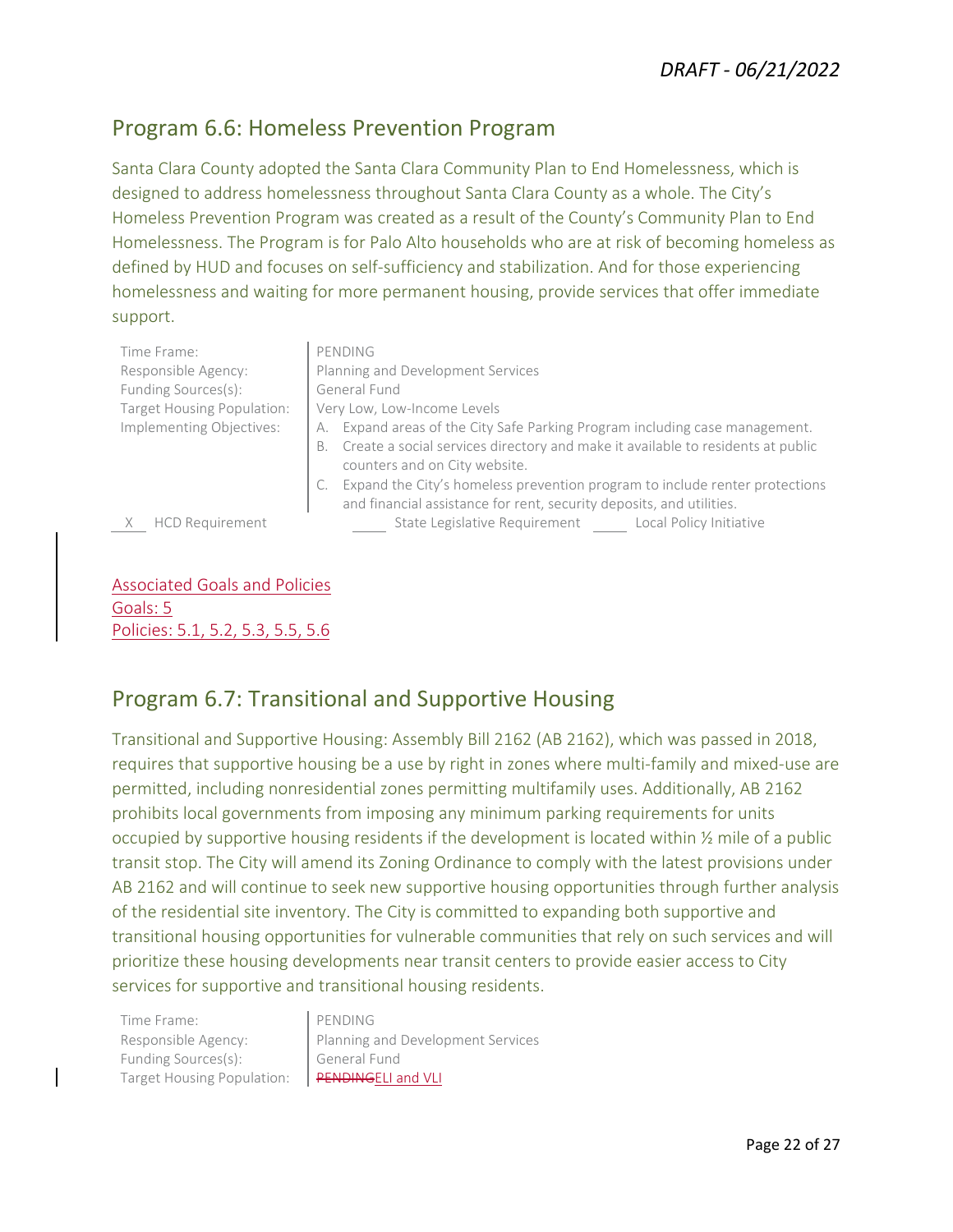Implementing Objective: A. Continue to pursue the Homekey (LATP) site for use as a temporary bridge housing facility to provide accommodations for individuals who are actively engaged in services leading to permanent housing. HCD Requirement X State Legislative Requirement Local Policy Initiative

Associated Goals and Policies Goals: 5 Policies: 5.1, 5.2, 5.3, 5.5, 5.6

#### Program 6.8: Alternative Housing

Under this program, the City will continue to support alternative types of housing, such as multifamily units, single-room occupancy units, and managed living units or "micro-units," to accommodate extremely-low-income households.

| Time Frame:                | PENDING                                                                                                                                                                                                                                                                                                     |
|----------------------------|-------------------------------------------------------------------------------------------------------------------------------------------------------------------------------------------------------------------------------------------------------------------------------------------------------------|
| Responsible Agency:        | Planning and Development Services                                                                                                                                                                                                                                                                           |
| Funding Sources(s):        | General Fund                                                                                                                                                                                                                                                                                                |
| Target Housing Population: | PENDING                                                                                                                                                                                                                                                                                                     |
| Implementing Objectives:   | A. Coordinate with the County shared housing program or HIP Housing to provide<br>a shared housing arrangement facilitation.                                                                                                                                                                                |
|                            | B. Encourage innovative housing structures, such as micro-unit housing and new<br>shared and intergenerational housing models to help meet the housing needs<br>of aging adults, students, and lower-income individuals citywide.                                                                           |
|                            | Review and amend the Zoning Ordinance to review and amend definitions and<br>allowances of uses for the definition of family, Employee Housing, Residential<br>care facilities, Group Homes and/or Boardinghouses to review regulations to<br>be consistent with California Law for six or fewer residents. |
| <b>HCD Requirement</b>     | State Legislative Requirement X Local Policy Initiative                                                                                                                                                                                                                                                     |

Associated Goals and Policies Goals: 5 Policies: 2.3, 5.1, 5.2, 5.3, 5.4, 5.5, 5.6

#### Program 6.9: Fair Housing Services

The City of Palo Alto is committed to providing equitable opportunities to all residents of Palo Alto in order to expand access to housing and increase housing mobility. To achieve fair housing goals, the City will continue to partner and support Project Sentinel who provides a variety of fair housing services including but not limited to: tenant/landlord services, including mediation, information, investigation, counseling, and referral services. The City will take actions to overcome patterns of segregation, address disparities in housing needs and access to opportunity, and foster inclusive communities.

Time Frame: PENDING

Responsible Agency: Planning and Development Services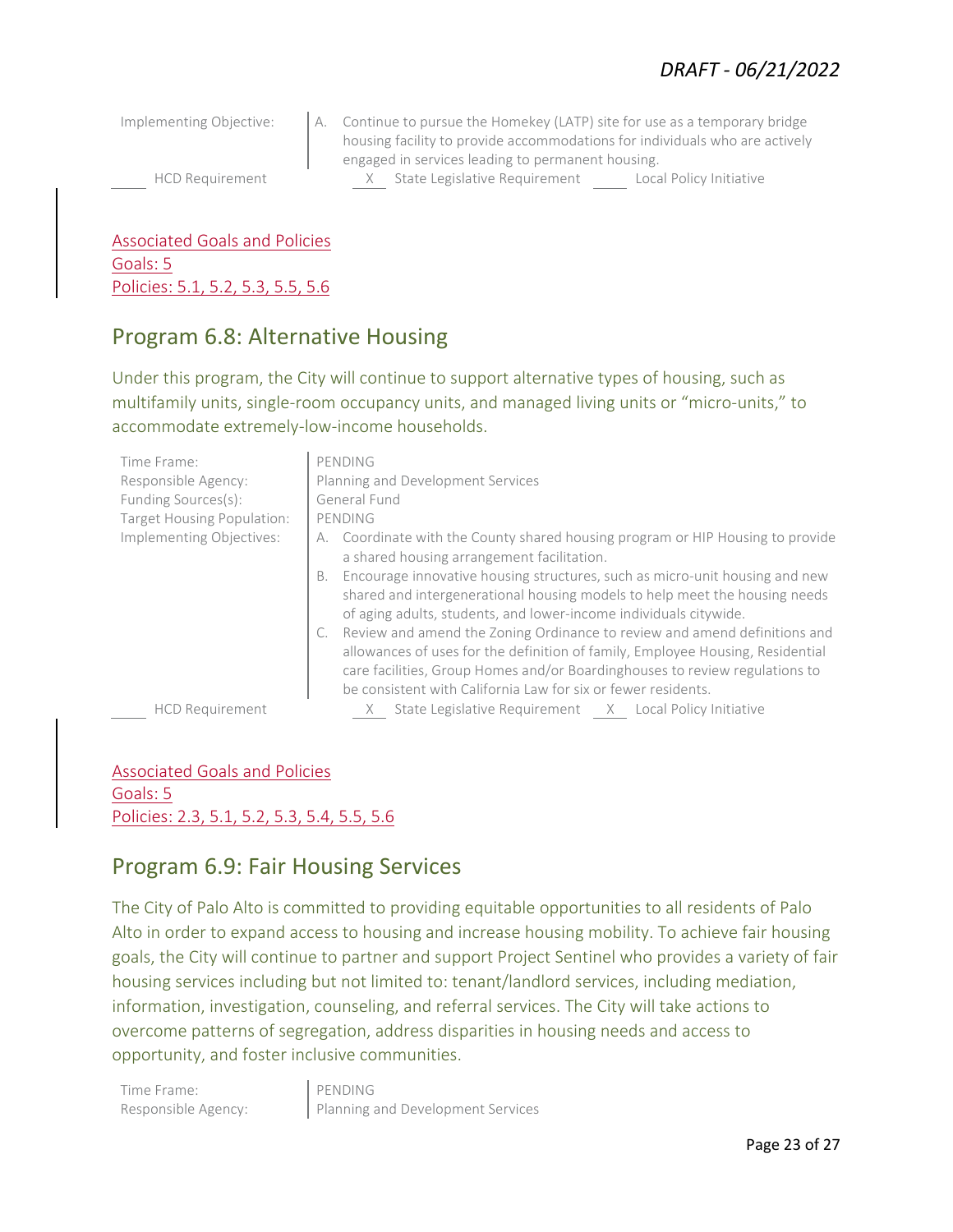#### *DRAFT - 06/21/2022*

| Funding Sources(s):<br>Target Housing Population:<br>Implementing Objectives: | General Fund<br>PENDING<br>Distribute educational materials to property owners, apartment managers, and<br>А.<br>tenants relative to fair housing requirements, regulations, and services.<br>OIn an ongoing basis, continue to provide multi-lingual fair housing<br><b>B.</b><br>information to the public regularly as needed via the public counters, message<br>boards, City website, neighborhood watch, and in response to telephone<br>inquiries. |
|-------------------------------------------------------------------------------|-----------------------------------------------------------------------------------------------------------------------------------------------------------------------------------------------------------------------------------------------------------------------------------------------------------------------------------------------------------------------------------------------------------------------------------------------------------|
|                                                                               | Continue to provide referral to Project Sentinel, State Fair Employment and<br>Housing, HUD Fair Housing and Equal Opportunity division, and other legal<br>services as appropriate.                                                                                                                                                                                                                                                                      |
|                                                                               | Allocate annual funding for fair housing services through the Action Plan<br>process for the use of CDBG funds.                                                                                                                                                                                                                                                                                                                                           |
|                                                                               | Work with Project Sentinel and renter organizations to educate tenants and<br>landlords about fair housing requirements.                                                                                                                                                                                                                                                                                                                                  |
| <b>HCD Requirement</b>                                                        | State Legislative Requirement Local Policy Initiative                                                                                                                                                                                                                                                                                                                                                                                                     |
|                                                                               |                                                                                                                                                                                                                                                                                                                                                                                                                                                           |

Associated Goals and Policies Goals: 6 Policies: 6.1, 6.2, 6.3, 6.4, 6.5

#### Program 6.10: Affirmatively Furthering Fair Housing

To address the requirements of AB 686, the City participates in the 2020-2025 Santa Clara County Consolidated Plan (ConPlan). The County's ConPlan identifies eight housing goals for the County and each of its participating jurisdictions including Palo Alto. Additionally, the ConPlan identifies regional and local barriers to fair housing around the region, with heavy emphasis on racial and economic disparity, land use and zoning, and lack of assistance and resources. Methodologies were identified to reduce barriers in the City including adjusting zoning amendments to expand affordable and alternative housing opportunities and increasing accessibility to information.

| Time Frame:                | PENDING                                                                                                                                                                                                                                                                                                                                                                                                                                                                                              |
|----------------------------|------------------------------------------------------------------------------------------------------------------------------------------------------------------------------------------------------------------------------------------------------------------------------------------------------------------------------------------------------------------------------------------------------------------------------------------------------------------------------------------------------|
| Responsible Agency:        | Planning and Development Services                                                                                                                                                                                                                                                                                                                                                                                                                                                                    |
| Funding Sources(s):        | General Fund                                                                                                                                                                                                                                                                                                                                                                                                                                                                                         |
| Target Housing Population: | PENDING                                                                                                                                                                                                                                                                                                                                                                                                                                                                                              |
| Implementing Objectives:   | Reduce barriers to housing, including but not limited to racial inequities, high<br>А.<br>housing costs, and public awareness of existing resources through use of the<br>city's Inclusionary Housing Ordinance, Housing Trust Funds, development of<br>city-owned properties, and use of grant funding for housing.<br>Promote Housing Choice Vouchers to support housing mobility by educating<br>В.<br>landlords about income discrimination (i.e. Cannot post "NO Section 8" on<br>applications) |
|                            | Institute Tenant Protections to prevent anti-displacement including the<br>following: relocation assistance; eviction reduction program; rental survey<br>program; security deposit limit; rent stabilization; fair chance ordinance; right<br>to counsel.                                                                                                                                                                                                                                           |
| <b>HCD Requirement</b>     | State Legislative Requirement X Local Policy Initiative                                                                                                                                                                                                                                                                                                                                                                                                                                              |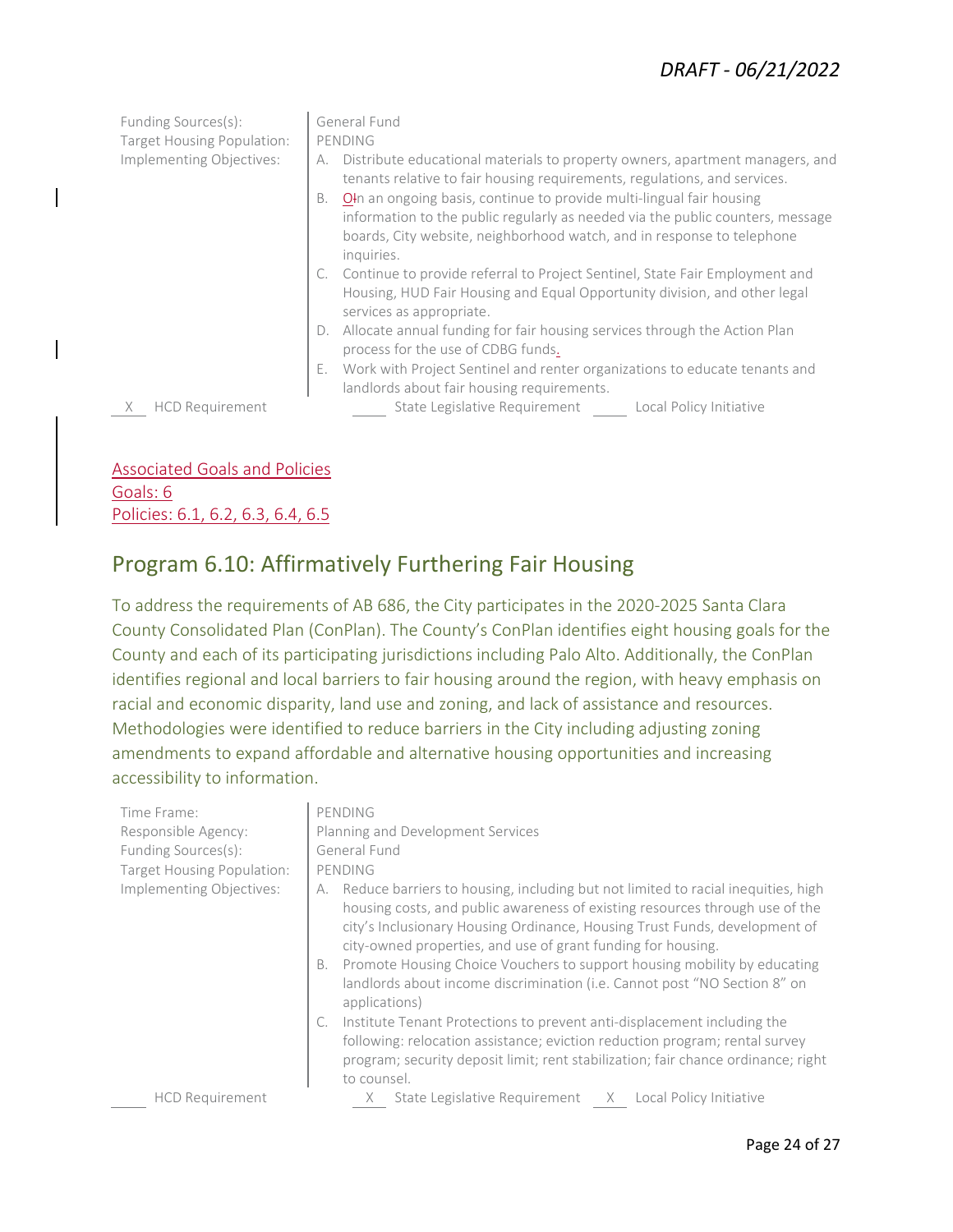Associated Goals and Policies Goals: 6 Policies: 6.1, 6.2, 6.3, 6.4, 6.5

#### Program 6.11: Fair Housing Program

AB 686 (2017) requires each city to administer its programs and activities related to housing in a manner that affirmatively furthers fair housing. Palo Alto will take actions to overcome patterns of segregation, address disparities in housing needs and access to opportunity, and foster inclusive communities.

| Time Frame:<br>Responsible Agency:<br>Funding Sources(s):<br>Target Housing Population: | PENDING<br>Planning and Development Services<br>General Fund<br>PENDING                                                                                                                                                                                                                                                                                                                                                                                                                                                                                                                                                                                 |
|-----------------------------------------------------------------------------------------|---------------------------------------------------------------------------------------------------------------------------------------------------------------------------------------------------------------------------------------------------------------------------------------------------------------------------------------------------------------------------------------------------------------------------------------------------------------------------------------------------------------------------------------------------------------------------------------------------------------------------------------------------------|
| Implementing Objectives:                                                                | Encourage mixed-income developments accessible to lower income residents<br>А.<br>citywide, especially in high opportunity and resource-rich areas through use of<br>the City's Below Market Rate (BMR) requirements, Housing Trust Funds,<br>development of city-owned properties, and use of grant funding for housing.<br>Reduce barriers to housing, including but not limited to racial inequities, high<br>B.<br>housing costs, and public awareness of existing resources through use of the<br>City's Below Market Rate (BMR) requirements, Housing Trust Funds,<br>development of city-owned properties, and use of grant funding for housing. |
| <b>HCD Requirement</b>                                                                  | State Legislative Requirement<br>Local Policy Initiative                                                                                                                                                                                                                                                                                                                                                                                                                                                                                                                                                                                                |

Associated Goals and Policies Goals: 6 Policies: 6.1, 6.2, 6.3, 6.4, 6.5

#### Program 6.12: Community Outreach Program

Community outreach is a key component to developing a comprehensive and inclusive housing market in the city. It is critical to engage local community groups and stakeholders from all sectors of the community in order to educate and provide inclusive housing opportunities. The goal of this program is to provide underrepresented community groups, which are affected by restrictions to fair and equitable housing, greater opportunities for becoming informed and engaged in the City's housing and overall planning process.

Time Frame: PENDING Funding Sources(s): General Fund Target Housing Population: | PENDING

Responsible Agency: Planning and Development Services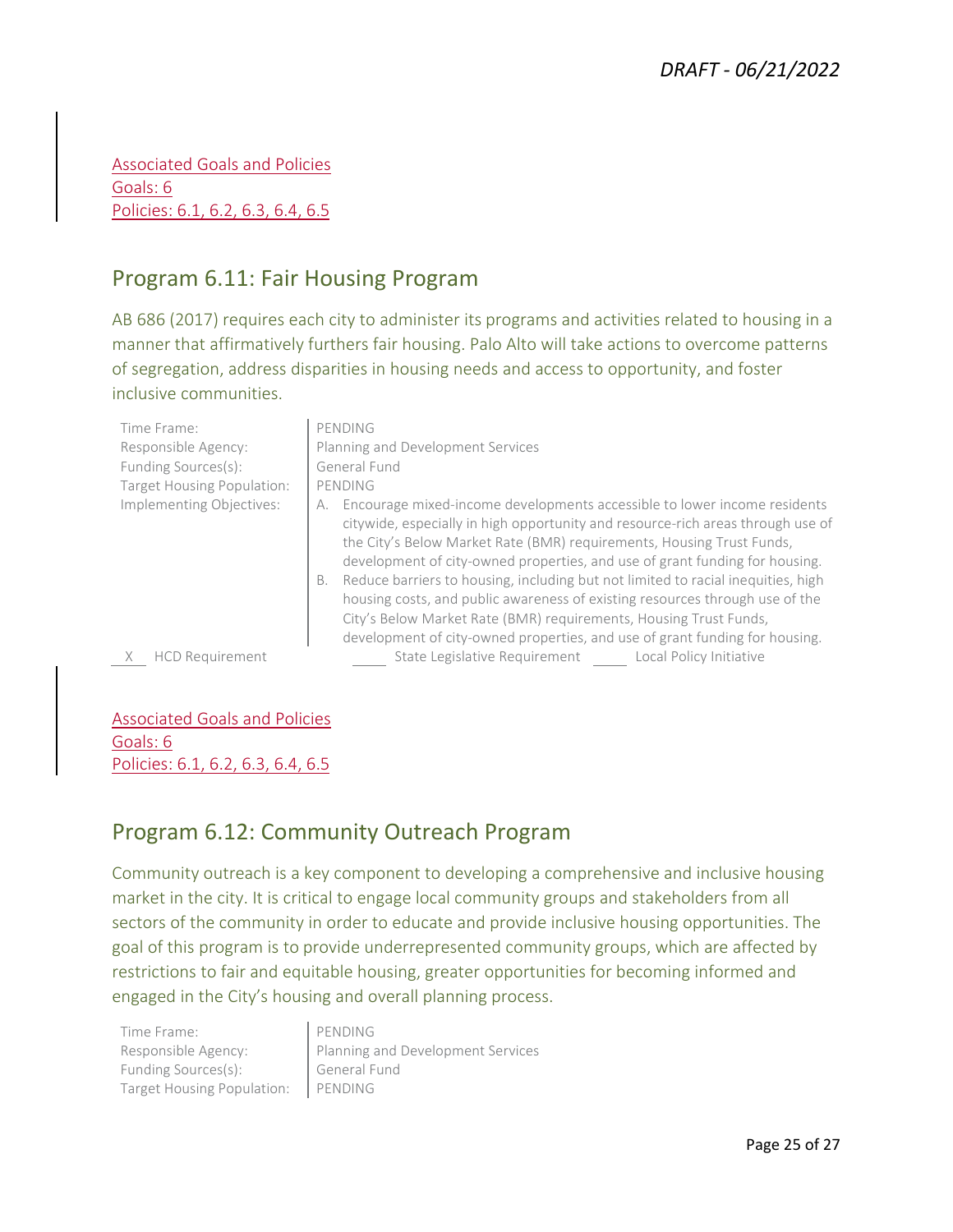| Implementing Objectives: | A. Partner with Human Services for community outreach with a focus on<br>traditionally underrepresented groups.<br>The City shall continue to facilitate opportunities for all residents and<br>В.<br>stakeholders to provide meaningful and effective input on proposed planning<br>activities early on and continuously throughout plan development and the<br>public review process. Outreach efforts to disadvantaged communities will be<br>a priority. |
|--------------------------|--------------------------------------------------------------------------------------------------------------------------------------------------------------------------------------------------------------------------------------------------------------------------------------------------------------------------------------------------------------------------------------------------------------------------------------------------------------|
| <b>HCD Requirement</b>   | State Legislative Requirement X Local Policy Initiative                                                                                                                                                                                                                                                                                                                                                                                                      |

Associated Goals and Policies Goals: 6 Policies: 6.1, 6.2, 6.3, 6.4, 6.5

# Quantified Objectives

| Income Category      | New Construction | Rehabilitation | Conservation |
|----------------------|------------------|----------------|--------------|
| <b>Extremely Low</b> |                  |                |              |
| Very Low             |                  |                |              |
| Low                  |                  |                |              |
| Moderate             |                  |                |              |
| Above Moderate       |                  |                |              |
| <b>TOTAL</b>         |                  |                |              |

| Local housing needs<br><b>Notes</b><br>1.                                                                                                                                       |  |
|---------------------------------------------------------------------------------------------------------------------------------------------------------------------------------|--|
|                                                                                                                                                                                 |  |
| Available land and financial resources<br>2.1                                                                                                                                   |  |
| Mitigation of governmental and non-governmental constraints<br>3.                                                                                                               |  |
| Additional Programs to Consider (not reflected in current programs)                                                                                                             |  |
| RM-20 $\frac{1}{4}$ mile of transit 50/du & $\frac{1}{4}$ to $\frac{1}{2}$ acre 40 du/acre<br>$\bullet$                                                                         |  |
| Renter protections<br>$\bullet$                                                                                                                                                 |  |
| Housing Work Plan 2018/2019<br>$\bullet$                                                                                                                                        |  |
| Council Direction / Work Plan<br>$\bullet$                                                                                                                                      |  |
| <b>Grand Jury Report</b><br>$\bullet$                                                                                                                                           |  |
| Upzone housing inventory sites only or all RM 20, 30, 40 sites?<br>$\bullet$                                                                                                    |  |
| Subsidized in lieu parking fee for housing projects downtown and possibly Cal Ave.<br>$\bullet$                                                                                 |  |
| If you build commercial you also have to build housing<br>$\bullet$                                                                                                             |  |
| Require applicants to build housing when applying to build commercial<br>$\bullet$                                                                                              |  |
| developments in mixed use zones.                                                                                                                                                |  |
| Continue seeking funding sources, especially for ELI housing, including supporting<br>$\bullet$<br>the ongoing development of the Bay Area Housing Financing Authority (BAHFA). |  |